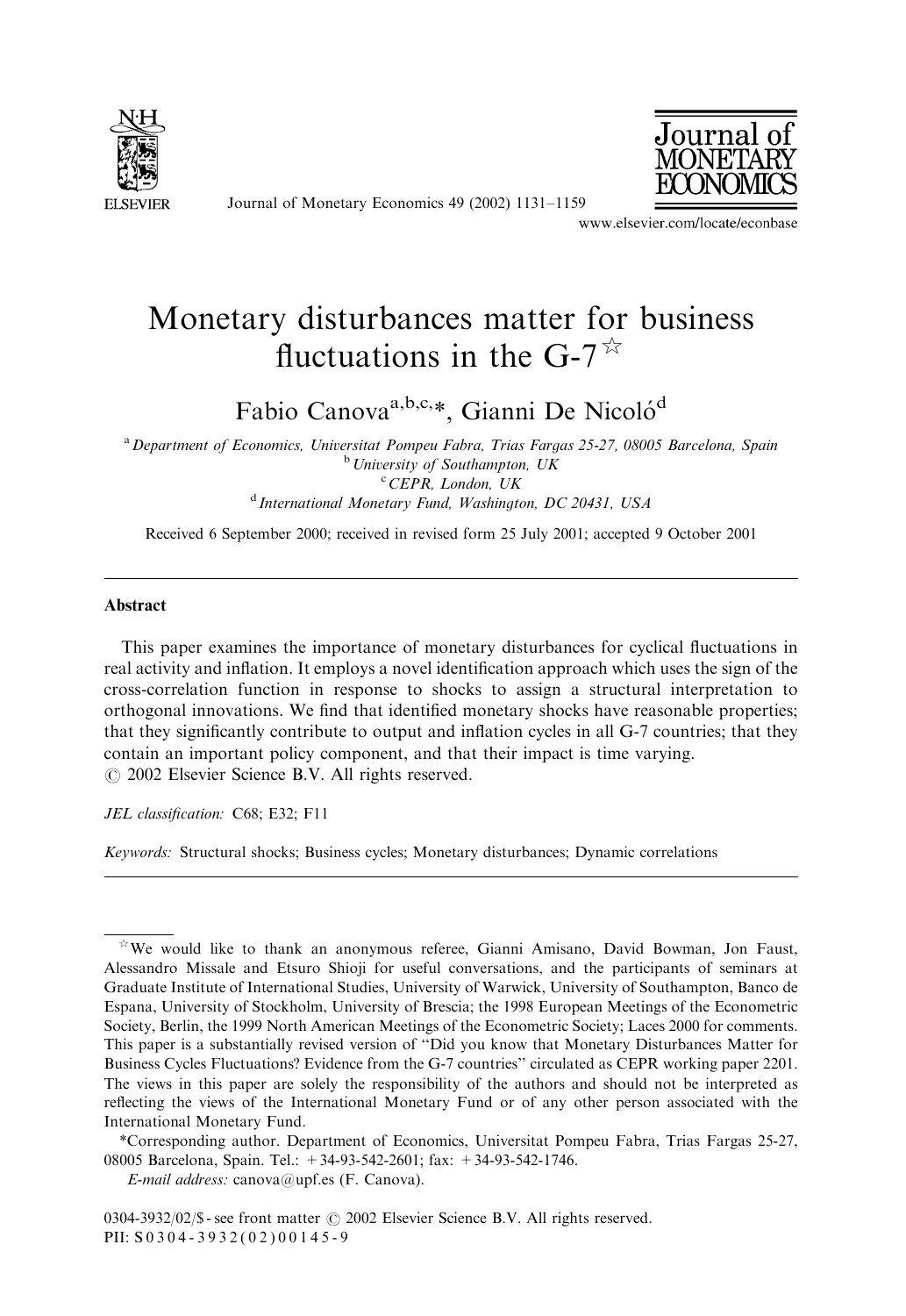## 1132 F. Canova, G. De Nicolo / Journal of Monetary Economics 49 (2002) 1131–1159 !

La pietá del vecchio padre, né il debito d'amore che doveva Penelope far lieta ... ma misi me per l'alto mare aperto ... In fin che'l mar fu sopra noi rinchiuso. Dante Alighieri

# 1. Introduction

The high correlation between monetary and real aggregates over the business cycle has attracted the attention of macroeconomists for at least 40 years. Friedman and Schwartz (1960) were among the first to provide a causal interpretation of this relationship: they showed that the comovements of money with output were not due to the passive response of money to the developments in the economy, and argued that rates of change in money were good approximations to monetary policy disturbances. Since then generations of macroeconomists have tried to empirically refute Friedman and Schwartz's interpretation. In particular, the literature has documented that unforecastable movements in money produce responses in interest rates that are difficult to interpret—i.e. they generate the so-called liquidity puzzle (see Leeper and Gordon, 1992). To remedy these problems, Sims (1980) and Bernanke and Blinder (1992) suggested the use of short-term interest rate innovations as indicators of monetary policy disturbances. In this case it is the response of the price level to policy disturbances that is hard to justify (see Sims, 1992). As a consequence of these difficulties, the last 10 years witnessed a considerable effort to identify monetary policy disturbances using parsimoniously restricted time series models (see Gordon and Leeper, 1992; Christiano et al., 1996; Leeper et al. 1996; Bernanke and Mihov, 1998).

The methodology used in these exercises involves three steps: run unrestricted VAR models; identify monetary policy shocks by imposing exclusion restrictions, justified by economic theory, informational delays, and other informal constraints; and measure the contribution of identified monetary policy shocks to output fluctuations at different horizons. On this last issue, the consensus view is that the contribution of monetary policy to output fluctuations in the post-World War II era is modest (see e.g. Uhlig, 1999; Kim, 1999).

In this paper we assess the importance of monetary disturbances as sources of cyclical movements in economic activity using a novel two-step procedure. First, we extract orthogonal innovations from a reduced form model. These innovations have, in principle, no economic interpretation, but they have the property of being contemporaneously and serially uncorrelated. Second, we study their informational content. In this second step we are guided by aggregate macroeconomic theory: we employ the sign of the theoretical comovements of selected variables in response to an orthogonal innovation to assign a structural interpretation to a VAR disturbance.

Our identification approach has a number of advantages over competing ones, and complements the methods recently proposed by Faust (1998) and Uhlig (1999). First, our procedure clearly separates the statistical problem of orthogonalizing the covariance matrix of reduced form shocks from issues concerning the identification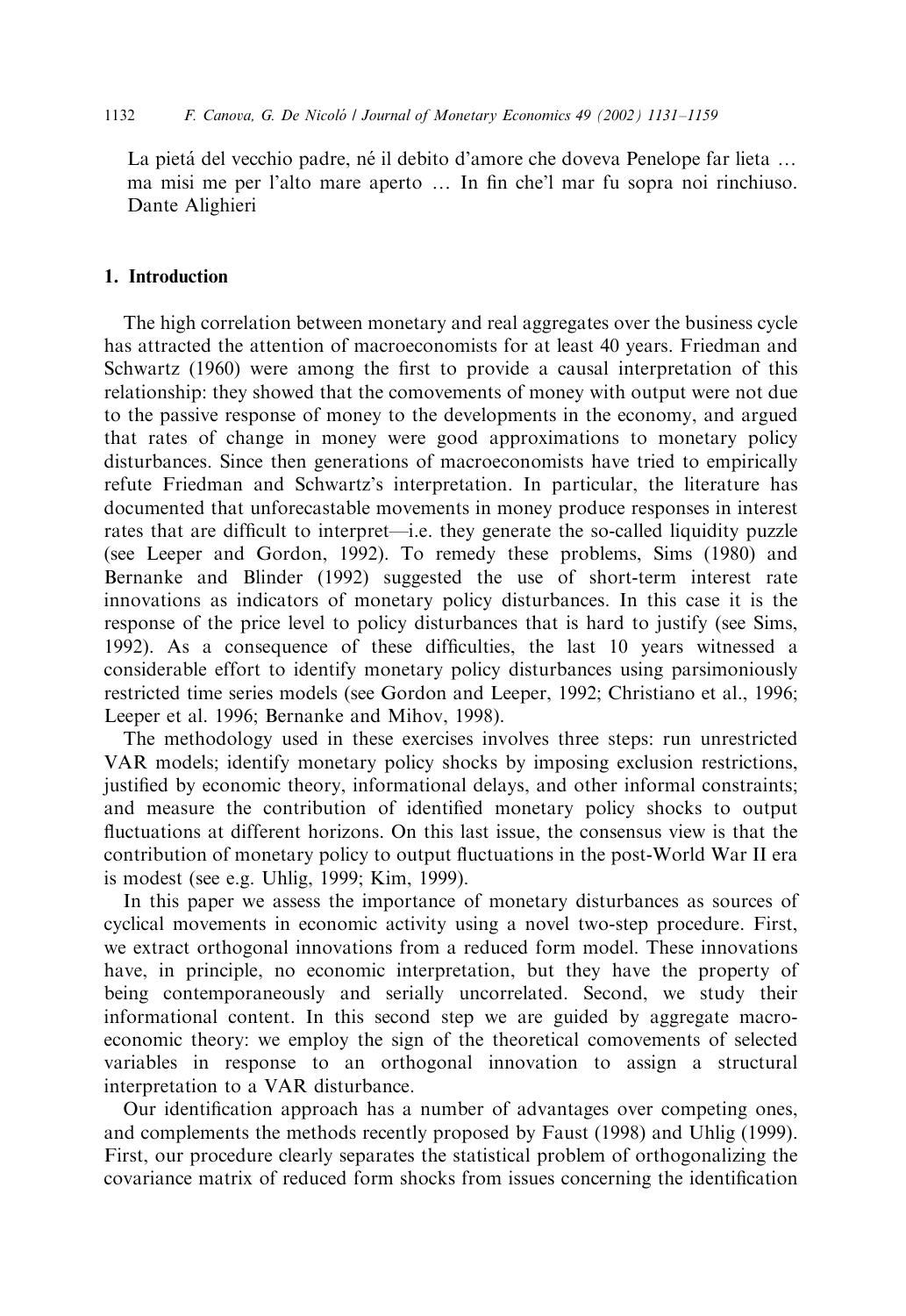of structural disturbances. Second, unlike structural VAR approaches, it achieves identification avoiding the imposition of zero constraints on impact responses, potentially inconsistent with the implications of a large class of general equilibrium monetary models (see Canova and Pina, 1999), or on the long-run response of certain variables to shocks, for which distortions due to measurement errors and small sample biases may be substantial (see e.g. Faust and Leeper, 1997). Third, all constraints employed are explicitly stated—so no circularity between identification and inference arises—and sensitivity analysis on the space of orthogonal decompositions consistent with the identifying restrictions is carried out systematically.

One important aspect of our exercise, which distinguishes it from the existing literature, is the international focus of the comparison (one exception is Kim, 1999). We are interested in knowing not only whether monetary disturbances are important in driving domestic cycles, but also they produce a similar pattern of responses in real and nominal variables in the G-7.

Four results emerge from our analysis. First, our approach identifies monetary disturbances in all seven countries. In general, these shocks can be classified into three broad categories: those generating liquidity effects; those generating temporary (expected) inflation effects and those linked to turbulence in international financial markets. We show that the time path of the monetary shocks we generate is interpretable, and that in the US, these shocks are significantly related to Federal Funds Future rates innovations (see Rudebush, 1998) and imply reasonable policy reaction functions. Second, shocks in each category produce responses in macroeconomic variables which are similar across countries. Third, monetary disturbances explain large portions of output and inflation fluctuations. For example, their combined explanatory power for output variability in Germany, Canada, UK and Italy exceeds 22% and for inflation variability in the US, UK, Japan and Italy exceeds 54%. Fourth, monetary disturbances are quickly incorporated into the slope of the term structure, thereby supporting the conjecture that they have an important policy component.

Our qualitative conclusions are broadly robust to sample splitting with one qualification. The number of monetary innovations that we uncover and their predictive power for the variability of output and inflation changes somewhat across subsamples. Results are also robust to the use of alternative estimation techniques.

The finding that monetary disturbances explain a large percentage of output variations in many countries is somewhat surprising, and appear at odds with some recently held views about sources of output fluctuations (exceptions are Roberts, 1993; Faust, 1998). For the US, which has been the focus of the majority of the analyses, our evidence diverges from the assessments of Leeper et al. (1996) or Uhlig (1999) in two important ways. The combined explanatory power of the monetary disturbances we identify is significant. Furthermore, the shock which is more closely related to those considered by these authors, explains in the median 38% of output variability but this percentage is dramatically increased in the post-1982 sample. For the other G-7 countries, the monetary shocks we have identified account for a percentage of output variance which is always 2–3 times larger than that found by Kim (1999).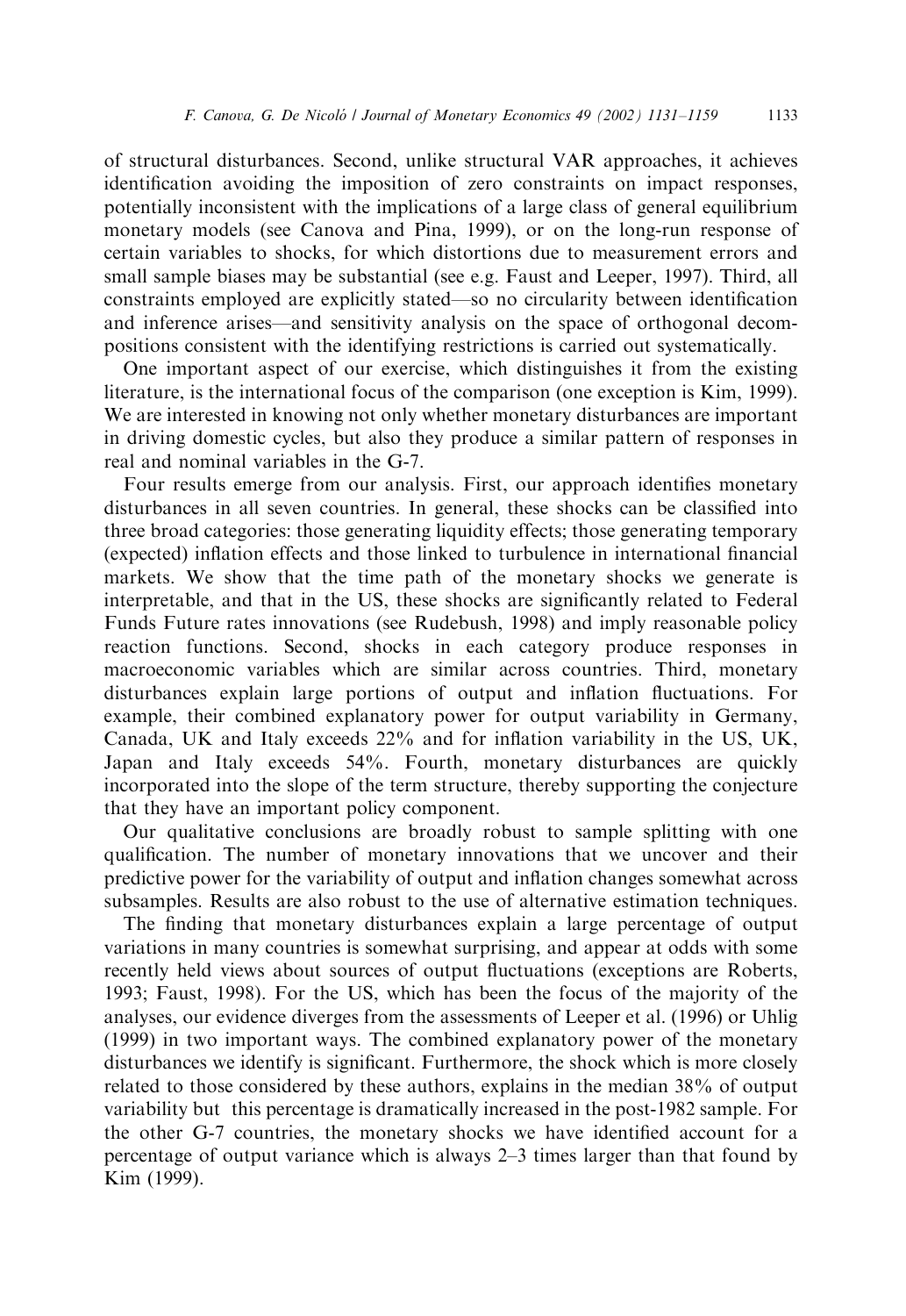The reminder of the paper is organized as follows. The next section presents the reduced form model and the issues connected with its specification. Section 3 discusses the basic intuition behind our identification procedure. Section 4 presents the results of our investigation. Section 5 analyzes the responses of the slope of the term structure to identified monetary shocks. Section 6 concludes.

# 2. The specification of the statistical model

Our reduced form model is an unrestricted VAR. We use an unrestricted VAR since it is a good approximation to the DGP of any vector of time series, as long as enough lags are included (see e.g. Canova, 1995). We use two alternative setups: single country VAR models including a measure of real activity (IP), of inflation (INF), of the slope of the term structure of the nominal interest rates (TERM) and of real balances  $(M/P)$ ; and a pooled VAR with country-specific fixed effect containing the same four variables for all countries. The sample we use covers monthly data from 1973:1 to 1995:7; industrial production, CPI and nominal interest rates are from the OECD database while monetary (M1) data are from IFS statistics. All series are seasonally adjusted.

Reduced form VAR models, which include real activity, inflation and measures of interest rates and money have been examined by many authors (e.g. Sims, 1980; Farmer, 1997). Here we maintain the same structure except that we employ a measure of the slope of the term structure in place of a short-term interest rate. We do this because recent results by Stock and Watson (1989), Estrella and Hardouvelis (1991), Bernanke and Blinder (1992) and Plosser and Rouwenhorst (1994) demonstrated the superior predictive power of the slope of term structure for real activity and inflation relative to a single measure of short-term interest rates in many countries. Also, the slope of the term structure has information about nominal impulses that other variables, such as unemployment or real wages, may not have. Unlike part of the literature, we use real balances, as opposed to nominal ones, for two important reasons. First, the model we present in the next section has important implication for real balances. Second, the responses of real balances allow us to distinguish monetary from other types of real demand disturbances. We have experimented with specifications including either stock returns or both a short- and a long-term nominal rate separately. The results we present are insensitive to the addition of these variables to the VAR.

In order to interpret responses to shocks as short-term dynamics around a stationary (steady) state, the VAR must be stationary, possibly around a deterministic trend. Given the relative small size of our data set, tests for integration and cointegration are likely to have low power and this may affect economic inference at a second stage. We therefore prefer to be guided by economic theory in selecting relevant variables and use that subset of them which is likely to be stationary under standard assumptions. The model we present in Section 3 generates stationary paths for linearly detrended output, inflation, term structure and real balances. Visual inspection of the linearly detrended time series for the four variables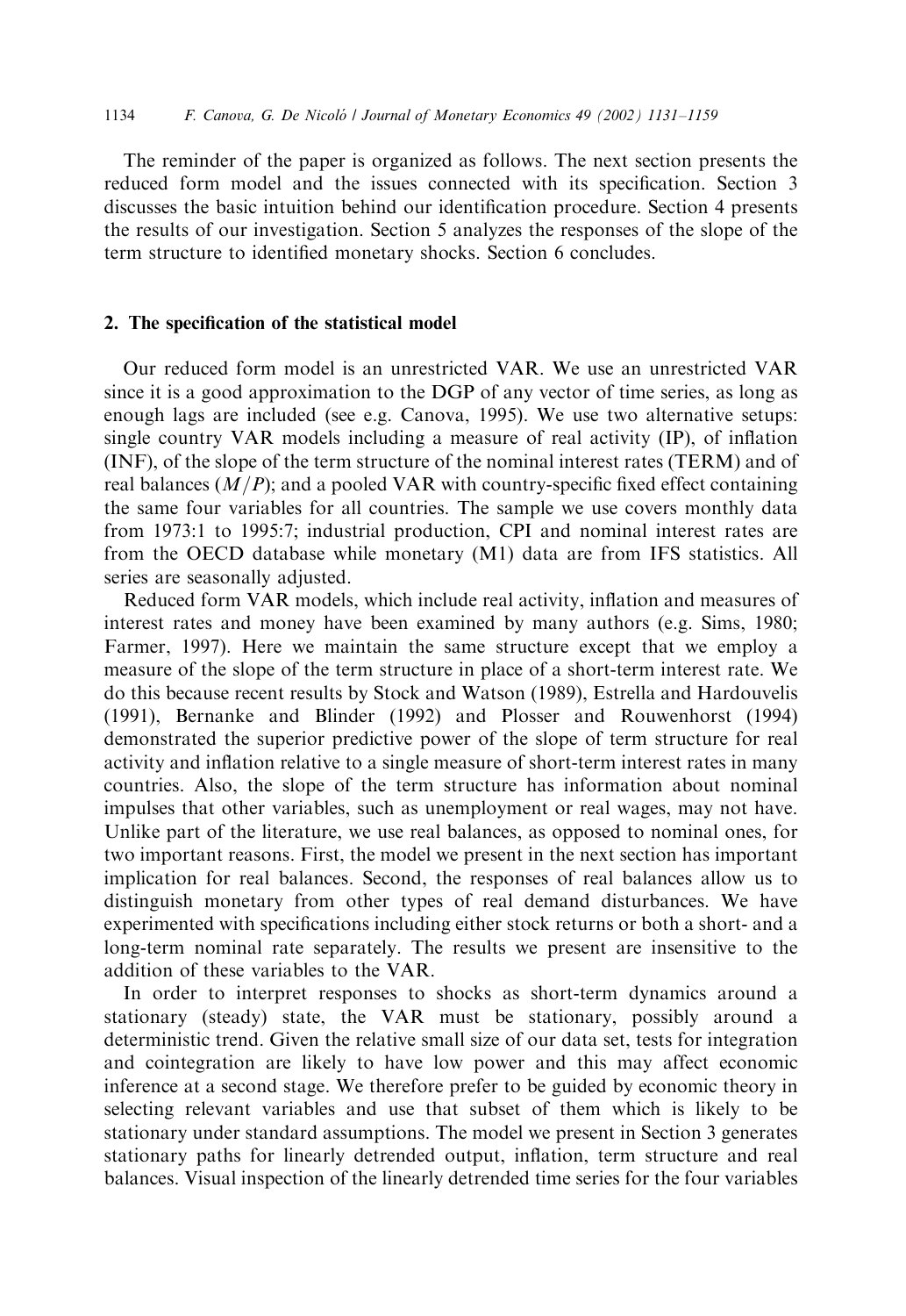in the seven countries shows that there is no compelling evidence of nonstationarities. For VAR models with these variables, the Schwarz criterion indicates that the dynamics for all countries are well described by a VAR(1), except for Japan, where a VAR(2) is used.

Because the VAR is a reduced form model, the contribution of different sources of structural disturbances to output and inflation cycles cannot be directly computed. To obtain structural shocks we proceed as follows. First, we construct innovations from the reduced form residual having the property of being serially and contemporaneously uncorrelated. Second, we use theory to tell us whether any of the components of the orthogonal innovation vector has a meaningful economic interpretation.

Formally, let the Wold MA representation of the system be

$$
Y_t = \phi + B(\ell)u_t, \quad u_t \sim (0, \Sigma), \tag{1}
$$

where  $Y_t$  is a  $4 \times 1$  vector and  $B(\ell)$  a matrix polynomial in the lag operator. All orthogonal decompositions of a Wold MA representation with contemporaneously uncorrelated shocks featuring unit variance–covariance matrix are of the form

$$
Y_t = \phi + C(\ell)e_t, \quad e_t \sim (0, I), \tag{2}
$$

where  $C(\ell) = B(\ell)V$ ,  $e_t = V^{-1}u_t$  and  $\Sigma = VV'$ . The multiplicity of these orthogonal decompositions comes from the fact that for any orthonormal matrix  $Q, QQ' = I$ ;  $\Sigma = \hat{V} \hat{V}^{\dagger} = VQQ^{\dagger}V^{\dagger}$  is an admissible decomposition of  $\Sigma$ . One example of an orthogonal decomposition (which will not be used in this paper) is the Choleski factor of  $\Sigma$ , where V is lower triangular. In that case, it is well known that alternative ordering of the variables of the system (i.e. different orthogonal representations of  $\Sigma$ ) may produce different structural systems. Another example of an orthogonal representation is the eigenvalue–eigenvector decomposition  $\Sigma = PDP' = VV'$  where  $P$  is a matrix of eigenvectors,  $D$  is a diagonal matrix with eigenvalues on the main diagonal and  $V = PD^{1/2}$ . Under the assumption of orthogonal shocks, the impulse response of each variable to any shock is given by the coefficients of the vector of lag polynomials  $C(\ell)\alpha$ , where  $\alpha$  satisfies  $\alpha'\alpha = 1$ .

As shown in the next section, economic theory provides important information on the signs of the pairwise dynamic cross-correlations of certain variables in response to structural shocks. The dynamic cross-correlation function of  $Y_{it}$  and  $Y_{it+r}$ ,  $r =$  $0, \pm 1, \pm 2, \ldots$ , is

$$
\rho_{ij}(r) \equiv \text{Corr}(Y_{it}, Y_{j,t+r}) = \frac{\text{E}[C^{i}(\ell)e_{t}C^{j}(\ell)e_{t+r}]}{\sqrt{\text{E}[C^{i}(\ell)e_{t}]}^{2}\text{E}[C^{j}(\ell)e_{t+r}]^{2}}\,,\tag{3}
$$

where E indicates unconditional expectations and  $C<sup>h</sup>$  the h row of  $C(\ell)$ . Hence, the pairwise dynamic cross-correlation conditional on the particular shock defined by  $\alpha$  is

$$
\rho_{ij|z}(r) \equiv \text{Corr}(Y_{it}, Y_{j,t+r}|z) = \frac{(C^i(\ell)z)(C^j(\ell+r)z)}{\sqrt{[(C^i(\ell)z)]^2[(C^j(\ell+r)z)]^2}}
$$
(4)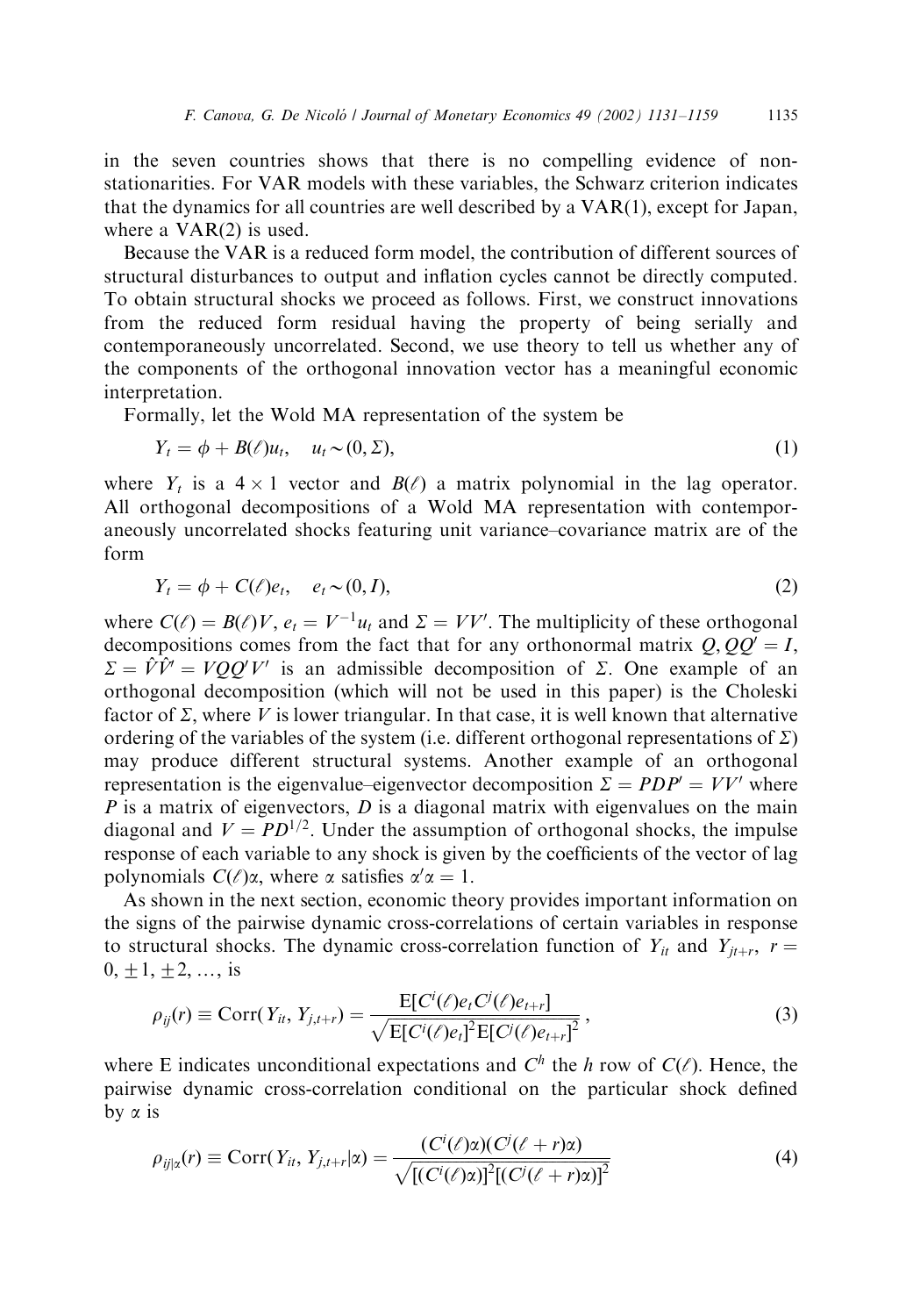whose sign only depends on the sign of  $(C(\ell)^i\alpha)(C^j(\ell + r)\alpha)$ , the cross-product of the impulse responses of variables  $i, j$  at lag r to the shock. Hence, given an orthogonal representation, it is easy to check whether a shock produces the sign of the crosscorrelation function required by theory.

In this paper, we want to explore the space of orthogonal decompositions to see whether for some  $\alpha$  and certain variables *i*, *j*,  $\rho_{ij|x}(r)$  conforms with the predictions of economic theory. Because the space of  $V$  is uncountably large when one considers non-recursive models, two questions naturally arise. First, how to systematically search over the space of orthogonal decompositions for shocks which conform to theory. In the appendix we detail an algorithm, based on results provided by Press (1997), which we found useful for that purpose. Second, how to choose among various decompositions which recover some interpretable disturbance. Here we follow three general principles. First, we restrict attention to those decompositions that maximize the number of shocks exhibiting conditional correlations consistent with theory. If there is no decomposition for which all four shocks are identifiable, we concentrate on those for which only three shocks are identifiable, and so on. Second, if there is more than one decomposition that produces the same maximum number of identifiable shocks, we sequentially eliminate candidates making the sign requirements more stringent. Thus, for example, suppose that when one considers only sign restrictions at  $r = 0$  and obtains three candidate decompositions which identify all four shocks. Then, among these three candidates, we choose the one that satisfies the sign restrictions also at  $r = +1, +2,$  etc. Third, if this is still not enough to uniquely select a decomposition, we enlarge the vector of conditional correlations whose sign need to be matched, adding the pairwise correlation between the variables of the system and an additional one for which theory has information. For example, in the case of monetary shocks, one may use money and prices cross-correlation function to identify them. If, after having used, say, r up to 12, there is still more than one decomposition available, one may also want to look at the cross-correlation of money and interest rates to eliminate decompositions which, e.g. do not generate liquidity effects.

Although we rely on the *sign* of the theoretical cross-correlation function, one may be, at times, interested in using the magnitude of these correlations to identify shocks. In this case one could select the orthogonal decomposition that minimize the distance between a vector of cross-correlation functions of the model and of the data. While, as shown in the next section, sign restrictions are shared by a large class of models with different microeconomic foundations and magnitude restrictions are typically model dependent. Therefore, by taking this alternative route to identification, one has to take a firm stand on the reference model producing the correlations, and the search over orthogonal decompositions may lead to its rejection if the data are inconsistent with the magnitude restrictions imposed. Hence, using sign restrictions is equivalent to using only a minimal set of widely agreed (nonparametric) restrictions to identify shocks.

Once we have explored the space of identifications and selected a candidate, we measure their contribution to output and inflation cycles using the variance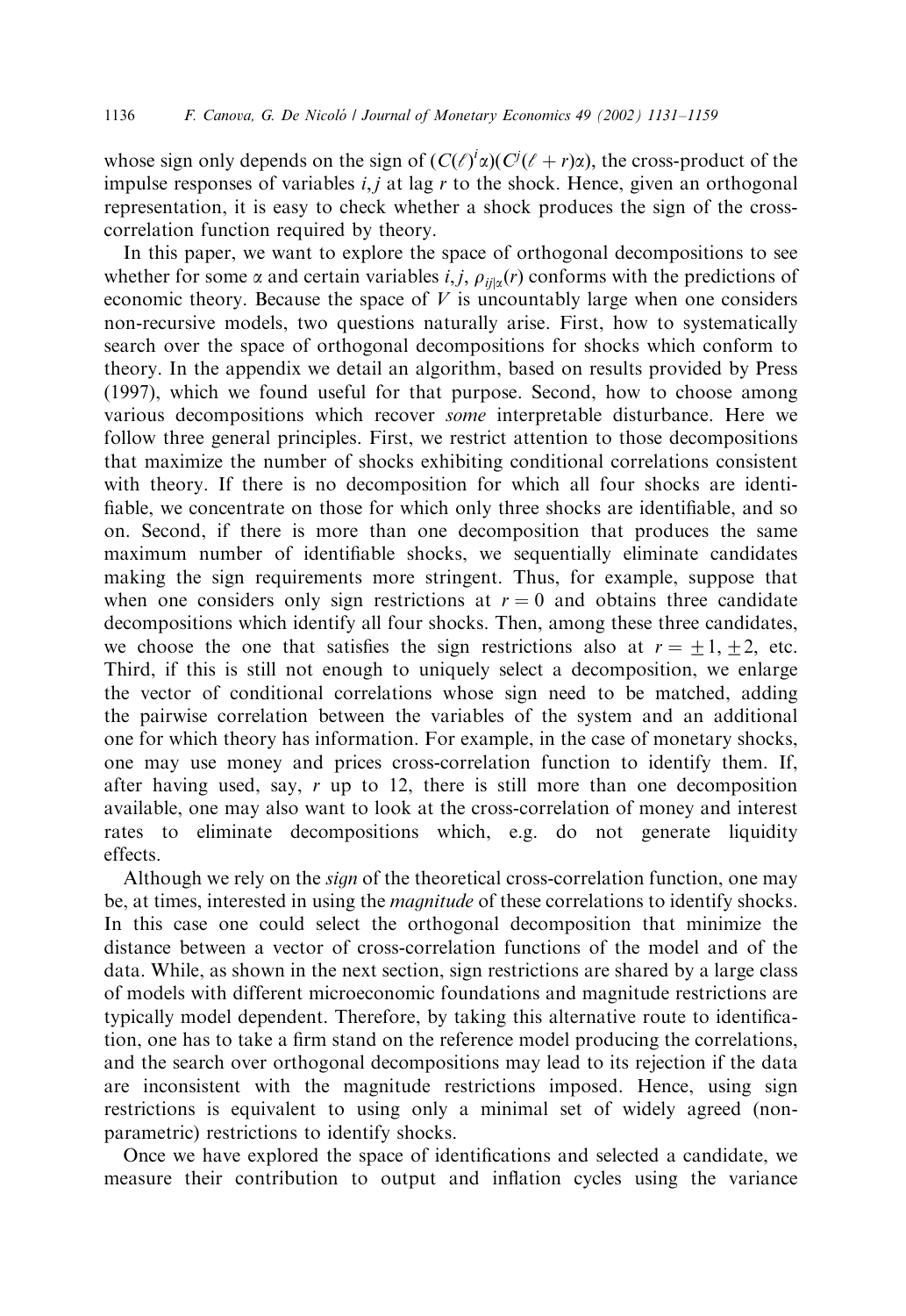decomposition. The variance of  $Y_{it}$  allocated to  $\alpha$  at horizon  $\tau$  is

$$
z^{\tau}(i,\alpha) = \frac{\sum_{s=0}^{\tau-1} (C_s^i \alpha)^2}{\sigma_{it}^2},\tag{5}
$$

where  $\sigma_{it}^2$  is the forecast error variance of  $Y_i$  at horizon  $\tau$ . We compute confidence bands for the  $z^{\tau}(i, \alpha)$  numerically drawing 1000 Monte Carlo replications, ordering them and extracting the 68% band (from the 16th to the 84th percentile) as suggested by Sims and Zha (1999).

There are several differences between our approach and the one commonly used in structural VARs (SVAR). In SVAR one typically imposes ''economic'' or ''sluggish'' restrictions on impact coefficients or on the long-run multipliers of shocks and interprets the resulting long-run (short-run) dynamics. The imposition of economically or informationally motivated zero restrictions achieves two goals at once: disentangle the reduced form shocks and make them structurally interpretable. The two-step approach we propose separates the statistical problem of producing orthogonal shocks from the economic one of interpreting them (much in the spirit of Cooley and LeRoy, 1985). Furthermore, instead of identifying shocks by imposing zero restrictions on the contemporaneous impact of shocks, restrictions which may be inconsistent with a large class of general equilibrium models (see Canova and Pina, 1999), or on their long-run effects, for which small sample biases may be substantial (see Faust and Leeper, 1997), we use sign restrictions on a vector of conditional cross-correlations to assign a structural interpretation to orthogonal disturbances.

Several authors, including Leeper et al. (1996), Faust (1998) and Uhlig (1999), have pointed out that identification of a set of shocks is typically achieved using both a set of formal zero restrictions (e.g. output is not contemporaneously responding to money supply shocks) and of informal prior constraints (e.g. prices should not decline in response to a expansionary money supply shock), that only formal constraints are used to compute intervals around point estimates of the statistics of interest, and that the way informal constraints are used may render inference circular. In our approach, all constraints used are cast in the form of formal sign restrictions on the pairwise cross-correlation functions and all are used to compute confidence intervals.

Our approach shares similarities with the ones recently proposed by Faust (1998) and Uhlig (1999). Faust provides a way to examine the validity of a statement for all identification schemes which produce ''reasonable'' impulse responses, and constructs counterexamples if they exist. Uhlig evaluates the correctness of a statement by computing either the variance share of a particular shock for all identifications which minimize a penalty function, or the set of responses which satisfy some a priori sign restrictions. With both methods, decompositions which produce impulse responses having signs different from those assumed to be ''reasonable'' are penalized, explicitly with arbitrary weights, or implicitly by being discarded. We share with both authors the desire of systematically examining a variety of identification schemes and of making all restrictions formal. We differ in the function used to identify shocks (cross-correlations vs. impulse responses or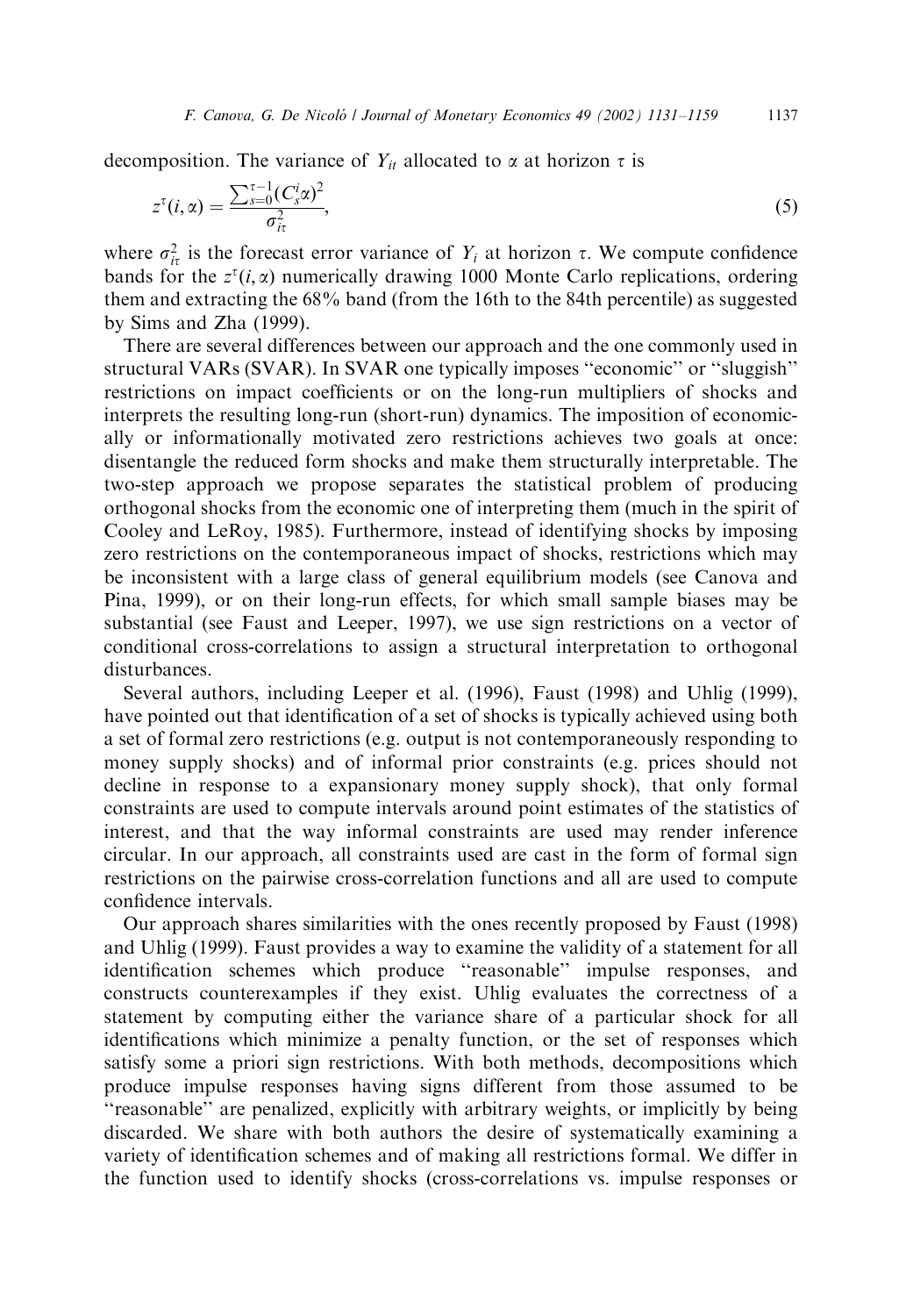variance decompositions), in the criteria used to select among orthogonal decompositions satisfying the restrictions, and in the fact that our approach allows to sequentially impose more stringent restrictions to eliminate candidate orthogonalizations.

# 3. The theoretical restrictions

In this section we highlight the type of sign restrictions that a particular model produces in response to structural shocks. We then argue that these restrictions are generic, in the sense that in a number of models with different microfoundations the joint dynamics of output, inflation and real balances in response to shocks have similar signs, at least contemporaneously. Therefore they can be used regardless of the confidence a researcher has in the specific model we describe here.

The economy we consider is a version of the limited participation model used by Christiano et al. (1997). The economy is populated by five types of agents: households, firms, financial intermediaries, a fiscal and a monetary authority. The households are all identical, own the firms and the financial intermediaries, and maximize the expected discounted sum of instantaneous utilities derived from consuming a homogenous good and from enjoying leisure. The timing of the decision is the following: at the beginning of period t, households carry over  $M_{t-1}$ units of money and bonds  $B_{t-1}^j$  of maturities  $j = 2, ..., n$  and choose cash for purchases,  $Q_t$ , before observing the shocks. Then all shocks are realized, the households take their remaining financial assets  $(M_{t-1} - Q_t)$  and the holding of bonds) to the banks and the monetary injection,  $X_t$ , is fed into the banking system. At this point, households rebalance their portfolio of assets by purchasing bonds of maturities  $j = 1, ..., n$  at price  $b<sub>t</sub><sup>j</sup>$  from the bank, and choose the number of hours worked. The time endowment is normalized to one; capital is in fixed supply and normalized to one. At the end of production time, households collect wage payments,  $W_tN_t$ , and use them with the cash set aside,  $Q_t$ , to purchase goods. After goods are purchased, households receive capital income—dividends from owing the firms  $(D_t)$ , the financial intermediaries  $(F_t)$  and returns from maturing bonds  $(B_t^1)$ and pay taxes  $(T_t)$ . The program solved is

$$
\text{Max}_{\{C_t, Q_t, N_t, M_t, B_t^j\}} \mathcal{E}_0 \sum_{t=0}^{\infty} \beta^t [(\ln(C_t)) + \gamma \ln(1 - N_t)] \tag{6}
$$

subject to

$$
P_t C_t \leq Q_t + W_t N_t, \tag{7}
$$

$$
\sum_{j=1}^{n} b_{t}^{j} B_{t}^{j} \leq M_{t-1} - Q_{t} + \sum_{j=2}^{n} b_{t}^{j-1} B_{t-1}^{j},
$$
\n(8)

$$
M_t \leq F_t + D_t + B_t^1 + Q_t + W_t N_t - P_t (C_t + T_t),
$$
\n(9)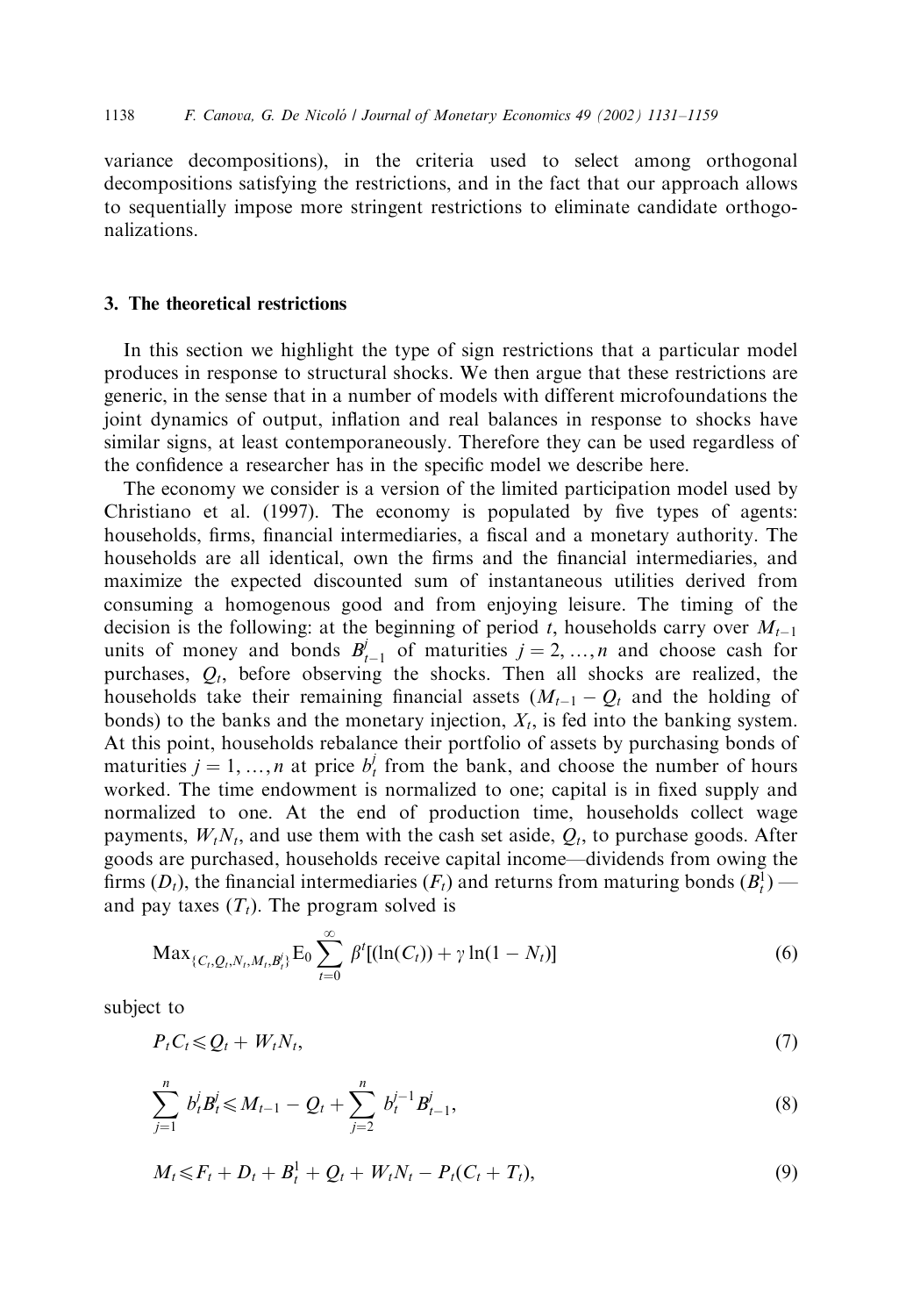where  $M_{-1}, B_{-1}^{j}$  are given and  $E_0$  is the expectation conditional on information at time 0.

Firms are identical and face a decreasing returns to scale technology perturbed by an exogenous technology shock  $v_t$ . Each firm maximizes profits subject to the technology and to a cash-in-advance constraint, since wages are paid before the firm collects revenues from the sales of the product. Profits at each  $t$  are measured by the difference between the receipts from selling the good,  $Y_t$ , at price  $P_t$ , and the wage costs  $(1 + R_t)W_tN_t$ . The problem solved by the firm is

$$
\text{Max}_{\{N_t\}} P_t Y_t - (1 + R_t) W_t N_t \tag{10}
$$

subject to

$$
W_t N_t \leqslant M_{t-1} - Q_t + X_t, \tag{11}
$$

$$
Y_t \leqslant v_t N_t^{\alpha}.\tag{12}
$$

We assume  $ln(v_t) = a ln(t) + (1 - \rho) ln(v) + \rho ln(v_{t-1}) + \vartheta_t$ , with  $\vartheta_t \sim$  iid $(0, \sigma_\vartheta^2)$ ,  $|\rho| < 1$ ,  $\alpha \in [0, 1]$ .

Financial intermediaries collect deposit from the households,  $M_{t-1} - Q_t$ , trade bonds with them and receive the injection  $X_t$  from the monetary authority. These funds are supplied in the loan market at the gross interest rate of  $(1 + R_t)$ . Market clearing in the loan market requires that (11) is satisfied with equality. After repaying all maturing bonds, profits distributed to the households are equal to

$$
F_t = (1 + R_t)W_t N_t - B_t^1. \tag{13}
$$

The fiscal authority finances consumption expenditure  $G_t$  by lump sum taxes  $T_t$ . We assume  $ln(G_t) = (1 - \theta) ln(G) + \theta ln(G_{t-1}) + \varphi_t$ , with  $\varphi_t \sim lid(0, \sigma_\varphi^2)$ ,  $|\theta| < 1$ .

The monetary authority issues cash at no cost and transfers it to the bank. We assume a simple policy rule, which has both an exogenous and an endogenous component, of the form  $R_t = \pi_t^{0.5} Y_t^{0.1} \varepsilon_t$ , where  $\pi_t = P_t/P_{t-1}$  and  $\varepsilon_t$ , the policy shocks, satisfy  $\ln(\varepsilon_t) = (1 - \phi) \ln(\varepsilon) + \phi \ln(\varepsilon_{t-1}) + \omega_t$ , with  $\omega_t \sim \text{iid}(0, \sigma_\omega^2)$ ,  $|\phi| < 1$ . Monetary injections are defined as  $X_t = M_t - M_{t-1}$ <sup>1</sup>

In equilibrium all markets clear and the interest rate for one-period bonds is  $1 + R_t = 1/b_t^1$ , that is, the nominal return earned by the household on one-period bonds equals the return earned by the intermediaries on their one-period loans. The interest rates for bonds of longer maturities can be obtained using the standard pricing formula  $1 + R_t^j = -(1/j) \log(E_t \beta \lambda_{t+j}/\lambda_t)$  where  $\lambda_t$  is the Lagrangean multiplier on (8).

Since an analytic solution to the model cannot be computed, we log-linearize the equilibrium conditions around the steady state. We construct the slope of the term structure by taking the difference between a long-term rate and a short one  $SL_t$  $\lim_{j\to\infty} \hat{R}_t^j - \hat{R}_t$  where a hat indicates percentage deviations from the steady state. To generate time series out of the model, we choose the time unit to be a quarter. We let  $\overline{N} = 0.30$ ,  $\alpha = 0.65$ ,  $\overline{\Pi} = 1.0$ ,  $\beta = 0.99$ ,  $\overline{c}/\overline{y} = 0.8$  where  $\overline{c}/\overline{y}$  is the share of

<sup>&</sup>lt;sup>1</sup>Although we have assumed a specific form of the policy reaction function, none of the results we present depend on the exact form of this function (see e.g. Canova and Pina, 1999).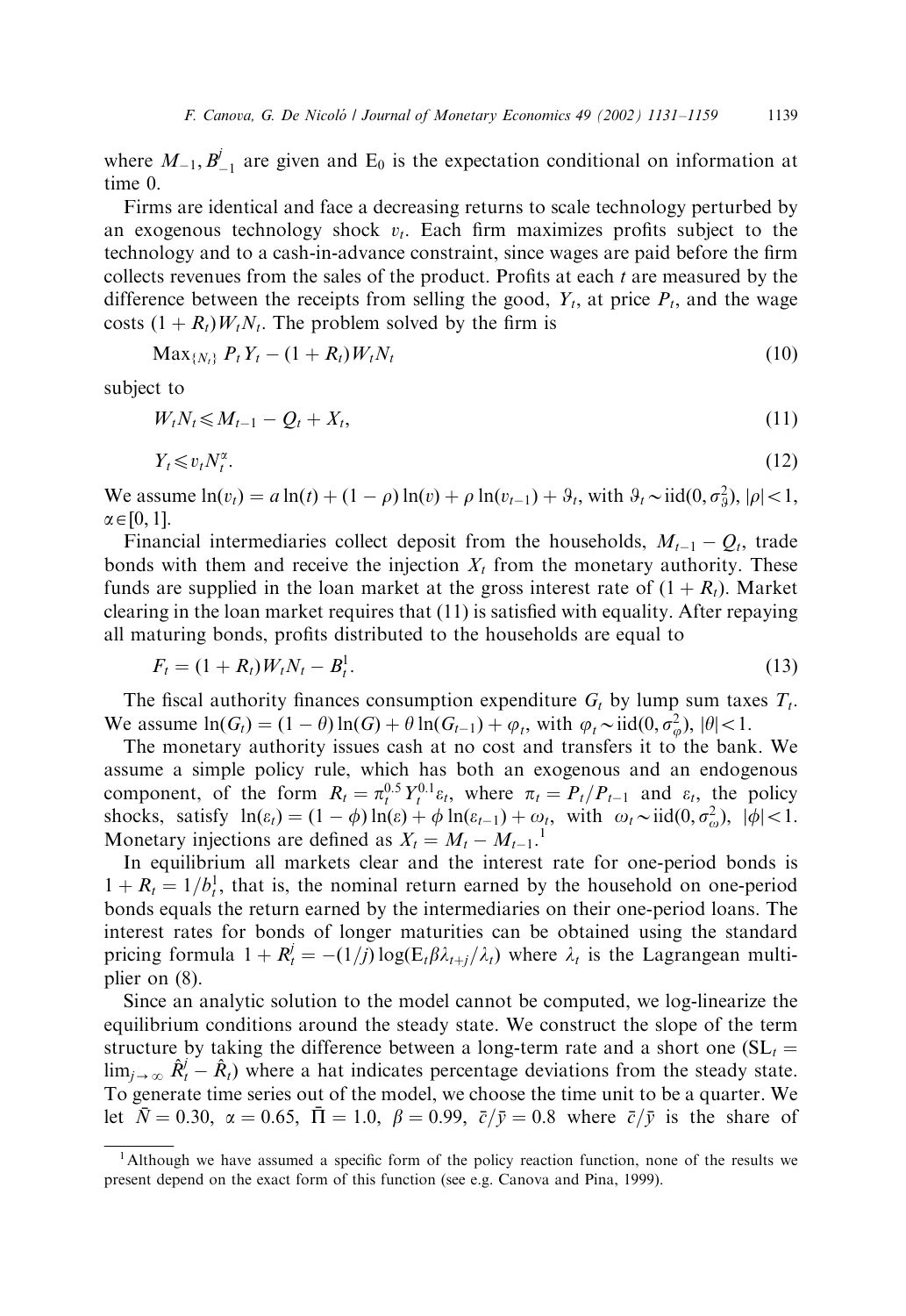consumption in output,  $\overline{N}$  is hours worked and  $\overline{\Pi}$  is the gross inflation in the steady states,  $\alpha$  is the exponent of labor in the production function and  $\beta$ is the discount factor. These parameters imply that in steady state the gross real interest rate is 1.01, output is 0.46, deposits are 0.29, real balances 0.37, the real wage 0.88, the share of leisure in utility is 0.65, and  $\gamma = 1.86$ , which are in line with those used in the literature. Finally, we parametrize the stochastic processes for the three shocks to all have the same persistence (0.95) and the same coefficient of variation  $(1/0.71)$ .

Fig. 1 reports the pairwise cross-correlation of output, inflation and real balances in response to the three structural shocks. A technology disturbance generates Sshaped correlations between output and inflation and inflation and real balances and in both cases the contemporaneous cross-correlation is negative. On the other hand, the cross-correlation between real balances and output is positive everywhere. Government expenditure shocks produce an inverted S-shape correlation between inflation and output and the contemporaneous cross-correlation is positive. The cross-correlation between inflation and real balances has an S shape with a negative contemporaneous cross-correlation while the correlation between real balances and



Fig. 1. Cross correlation in a limited participation model.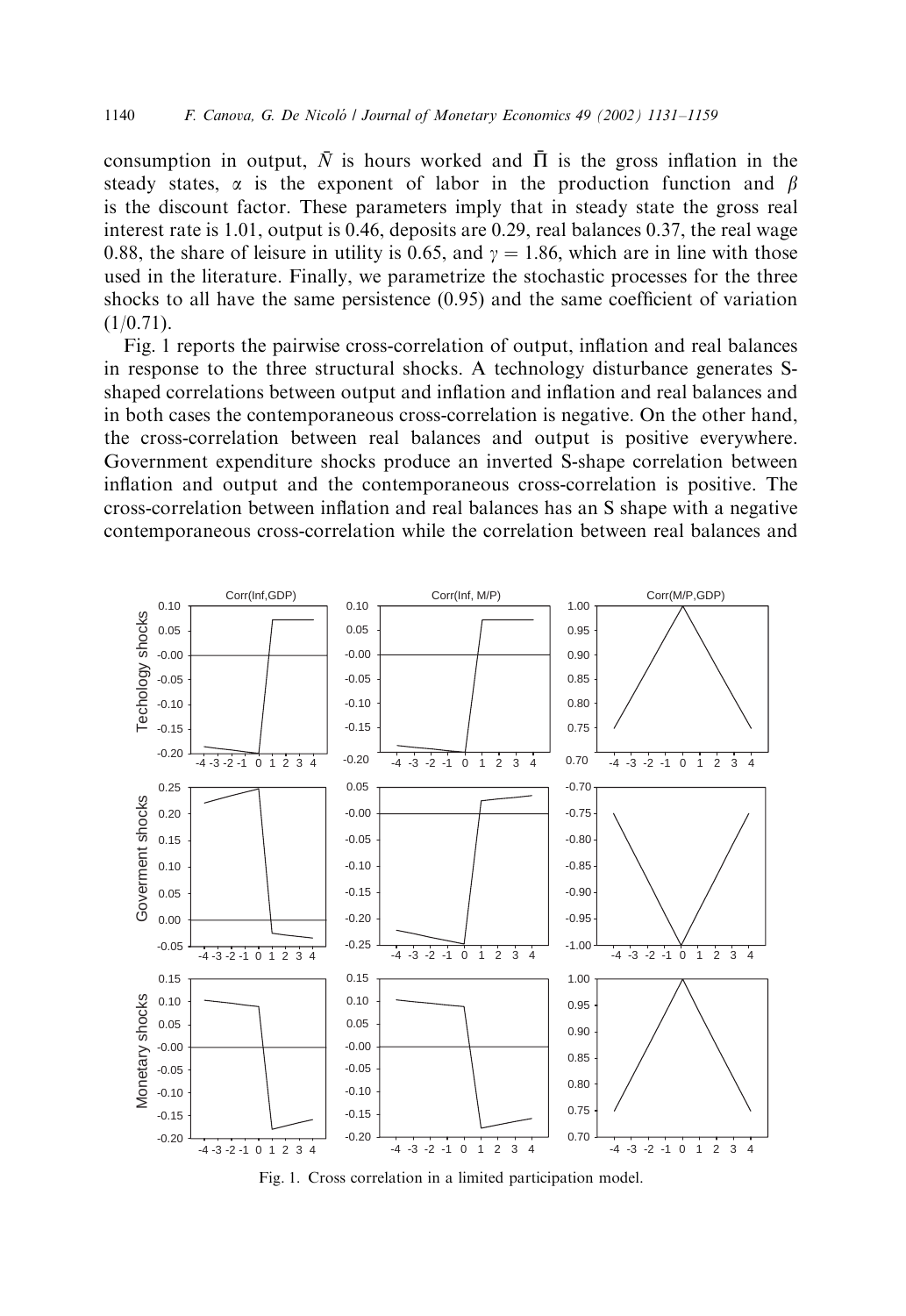output is negative in the range. Finally, monetary disturbances produce positive contemporaneous cross-correlations for all pairs of variables.

The interpretation of these patterns is very simple. A surprise increase in  $\hat{v}_t$ increases output and consumption on impact since government consumption is constant at its steady-state level. Because of the cash in advance constraint, an increase in consumption requires an increase in real balances to finance expenditure. With the given policy rule, short-term nominal rates must increase (the slope of the term structure declines) to make agents hold exactly the right amount of money. Since agents are richer, the wealth effect of the shock makes hours decline and leisure increases temporarily. Because labor demand by firms has increased, the real wage is higher after the shocks, making the wealth effect even stronger. In other words, as agents become more productive, they devote more time to leisure and less to production. Also, because the nominal rate increases and the inflation rate declines, real balances and the ex post real rate increase substantially after the shock.

A unitary surprise increase in  $\hat{\varphi}_t$  makes private consumption decline and, because of a wealth effect, labor supply and output increase. Since aggregate demand increases, prices go up on impact. Since consumption declines, money demand also declines and the short-term rate decreases (the slope of term structure increases) to induce agents to hold the existing stock of money. As a consequence, leisure declines to maintain the time constraint satisfied. Real balances and ex post real returns also decline, as the nominal rate decreases while inflation has increased on impact.

Finally, a unitary surprise increase in  $\hat{\omega}_t$  decreases the cost of production for firms and this increases their labor demand. Hence both wages and hours increase, leading to an increase in output and consumption. As money increases are larger than output increases, there will be inflation. However, since the increase in inflation is smaller than the increase in money creation, real balances increase. Since the liquidity effect dominates the expected inflation effect, a positive monetary shock decreases nominal short-term rates at impact and rises the slope of the term structure.

In sum, the three types of (temporary) disturbances we consider produce joint comovements of output, inflation and real balances of different signs. One may be curious as to whether these restrictions are specific to the model, in which case the analysis of the next few sections is relevant only to the extent that the model is a credible description of the data, or whether they are shared by a large class of economies, in which case the analysis can be conducted without any reference to a specific member in this class and the characterization we provide more robust.

The contemporaneous sign restrictions that the model produces are very generic, in the sense that the class of models where innovations move output, inflation and real balances in the way we have described is relatively broad and includes economies with different microfoundations and frictions. For example, in Lucas (1972) misperception model, where agents cannot distinguish shocks to relative prices from shocks to the aggregate price level, demand (monetary) and supply (technology) disturbances produce comovements in output, inflation and real balances with the required sign characteristics. New-keynesian models with menu costs or sticky prices and monopolistic competition of the type examined by Mankiw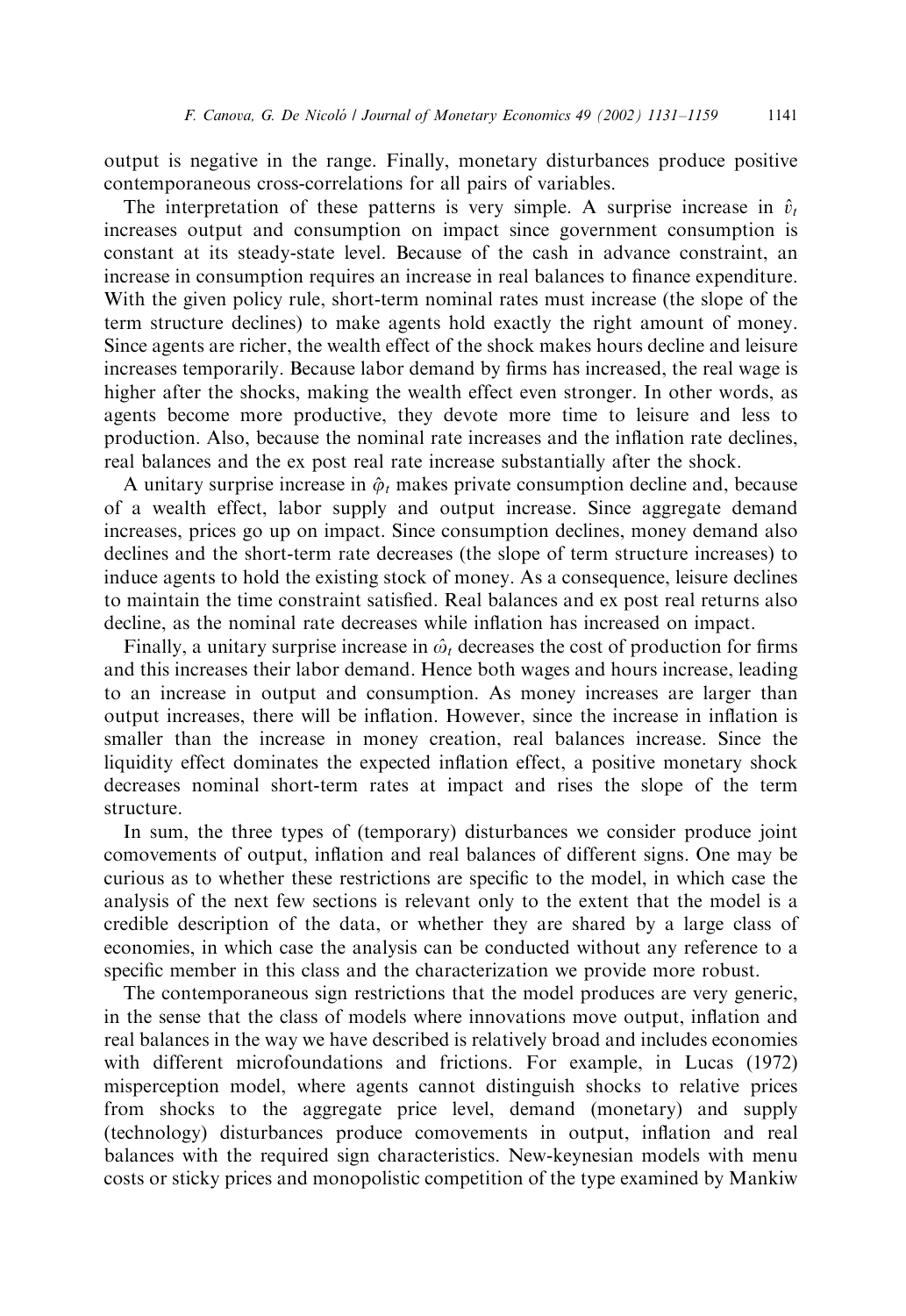(1985) or Gali (1999) or indeterminacy models of the type described in Farmer (1999) generate a similar pattern of comovements in response to demand, monetary and technology disturbances, even though the quantitative features of inflation and output responses in the short run will be different from those produced by Lucas' model. Finally, also a static undergraduate textbook model, depicting downward sloping aggregate demand curve, an upward sloping short-run aggregate supply curve and a vertical long-run aggregate supply curve in the inflation–output plane (see e.g. Abel and Bernanke, 1995, p. 382) has the feature that technology, government and monetary shocks generate the required sign restrictions on the responses of output, inflation and real balances. Because of its static nature, this model has not much to say about the exact timing of these comovements. Common sense suggests that if prices are flexible, the majority of the adjustments should occur almost contemporaneously, in which case the pairwise contemporaneous crosscorrelation of these three variables can be used to identify the informational content of shocks. On the other hand, if prices are sticky or there is sluggishness in output adjustments, propagation may take time so that leads and lags of the pairwise crosscorrelation function contain the information needed to identify structural disturbances. Clearly, one can build examples where the responses of these three variables deviate from the characterization we have provided here. Sign restrictions can also be used as identification devices for this alternative class of models. By comparing the responses of interesting variables to shocks one can then discard one class of models and retain another one.

# 4. The results

While in the previous section we have described the restrictions on output, inflation and real balances implied by three shocks, here we focus the discussion entirely on monetary disturbances. Canova and De Nicoló (2000) use the same machinery to study the relative contribution of demand and supply shocks to business cycle fluctuations in the G-7.

Before describing the results in detail, it is worth discussing two features of the approach which may be puzzling to the reader. First, it may be the case that monetary shocks are not identifiable, that is, the sign restrictions we impose may be inconsistent with the data. This may occur if the statistical features of the shocks we attempt to identify are misspecified (e.g. we require the disturbances to be transitory but some shocks may have permanent characteristics) or if the set of variables we use does not have clear informational content (e.g. labor market variables may be capturing monetary shocks better than industrial production). Second, it may be the case that we identify more than one monetary shock. This does not typically occur in standard VARs because the number of variables used matches the number of structural shocks one wants to identify and conventional names are given to shocks which lack clear economic content. In large systems one could use other sign restrictions to disentangle the information content of multiple monetary shocks (for example, distinguish those generated in credit markets from those generated in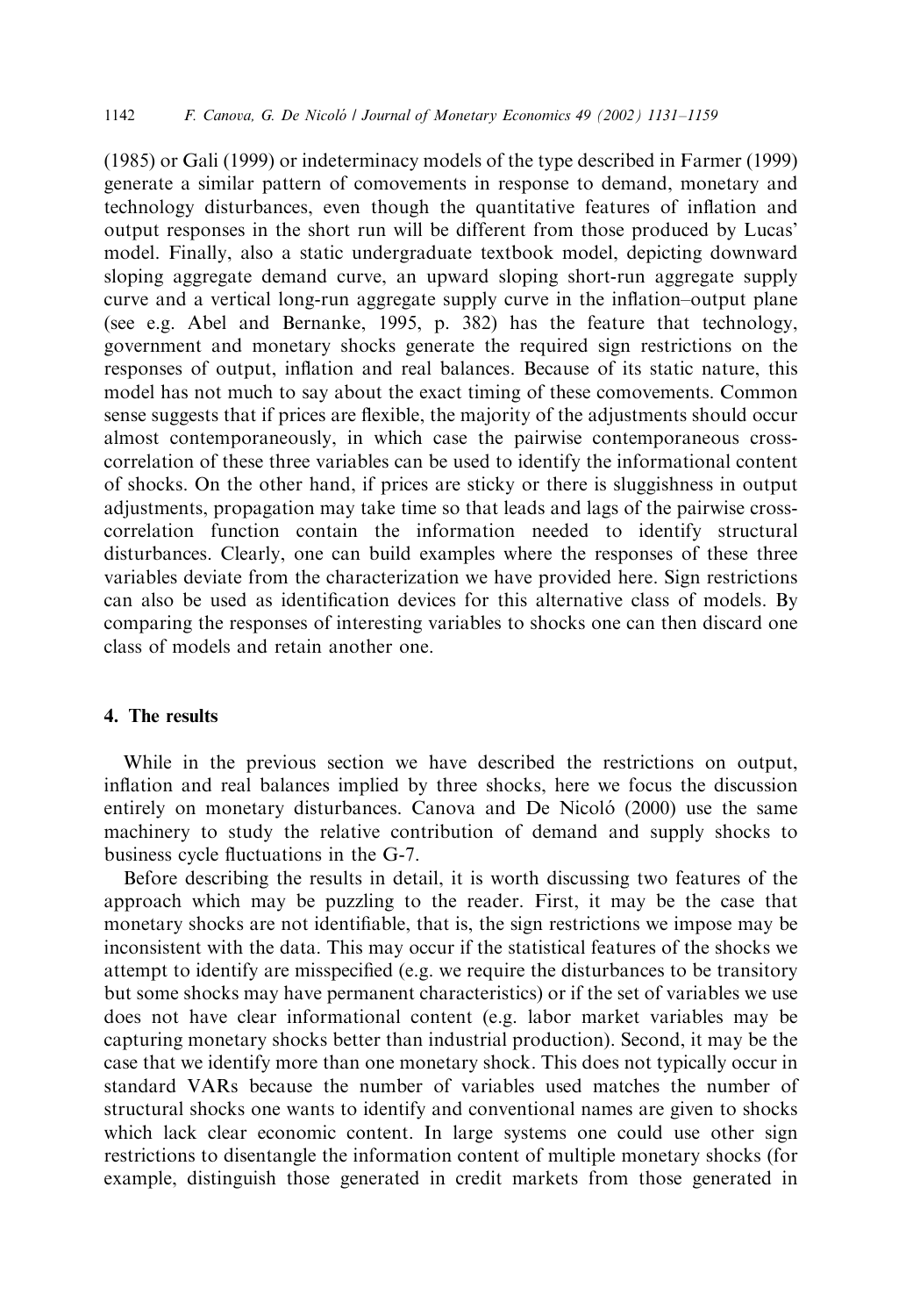federal funds markets, from discount window shocks, etc.). However, in small systems this is not possible and one has to use informal devices to achieve this scope. The exercises we conduct in this and the next section are designed to understand better the nature of these multiple shocks.

## 4.1. Identifying US Monetary disturbances

To illustrate how the identification procedure works, the type of disturbances it generates and the policy functions it produces, we examine the case of the US in detail. Figs. 2, 3 and 4 present, respectively, the estimated cross-correlation function for inflation and industrial production, inflation and real balances and real balances and industrial production, conditional on the orthogonalized VAR innovations for  $r = -4, ..., 0, 1, ..., 4$ ; the impulse response of the variables of the system to orthogonal innovations; and the time path of the disturbances.

Fig. 2 shows that the first orthogonal shock generates positive pairwise contemporaneous cross-correlation functions in the relevant range, and therefore qualifies as ''monetary'' disturbances. The fourth orthogonal shock also produces



Fig. 2. Cross correlations, US—1973:1 – 1995:7.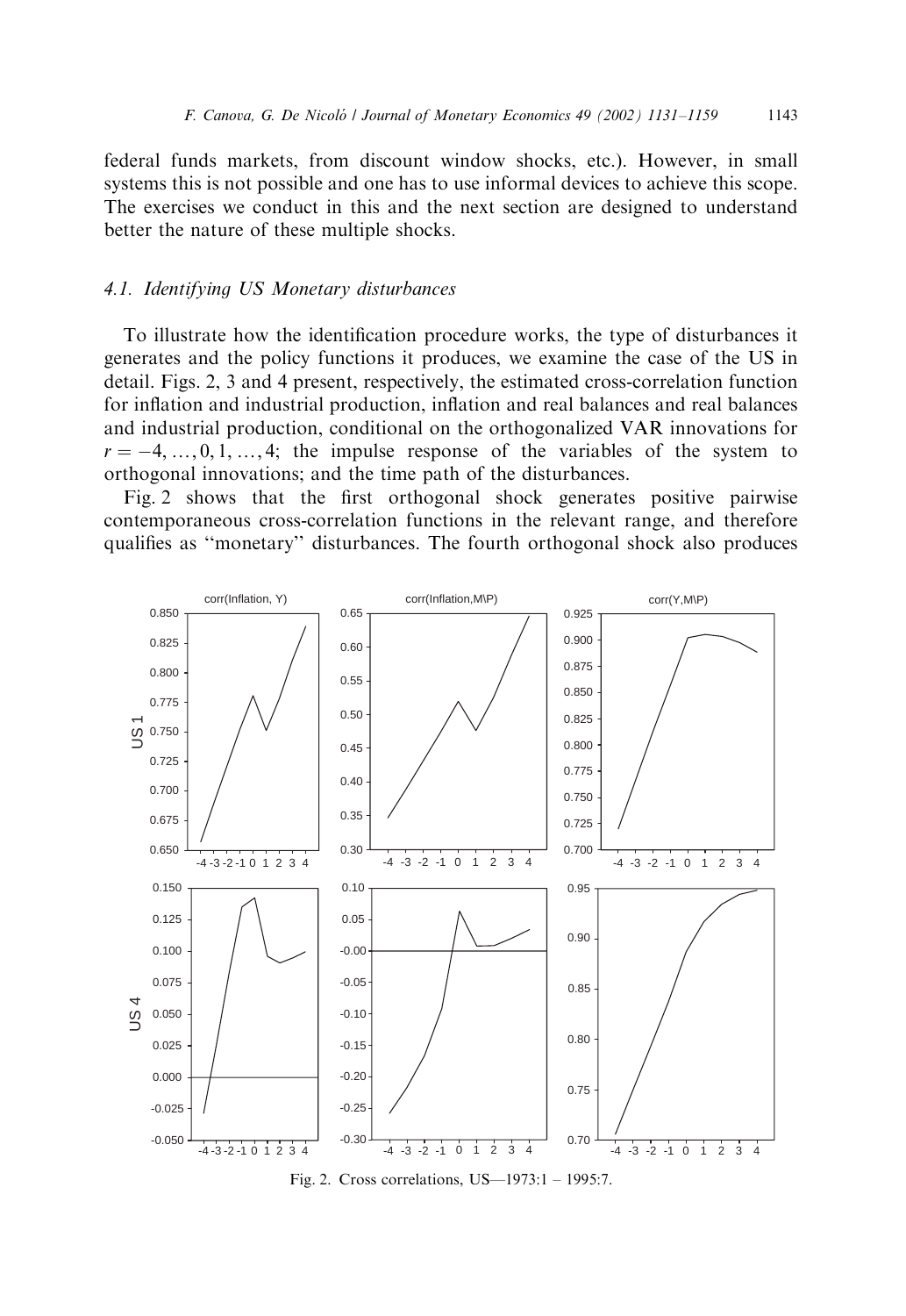positive values for all three cross-correlations at  $r = 0$ . However, the correlation between real balances and inflation is insignificant for a range of values of r. Hence, although this shock fits the prototype of monetary disturbance we have described, some care must be exercised in labelling it.

Fig. 3 indicates that the two monetary disturbances have distinct effects on real activity, inflation and the slope of the term structure. The first monetary shock produces sizable responses of industrial production and increases in real balances are associated with temporary but small increases in inflation and a decline in short-term rates relative to the long ones (the slope increases). This pattern is consistent with a standard liquidity interpretation of the shock. Note also that the response of real balances is almost synchronized with that of industrial production, suggesting that velocity may be nearly constant in responses to this shock. The second disturbance has negligible short-run real effects, but the impact response of inflation is strong and the slope of the term structure declines considerably for about two years after the shock. Since also output declines over this period, it may be reasonable to suspect that short-term rates have increased relative to long-term ones. This pattern is



Fig. 3. Responses to monetary shocks, US (sample 1973:1–1995:7).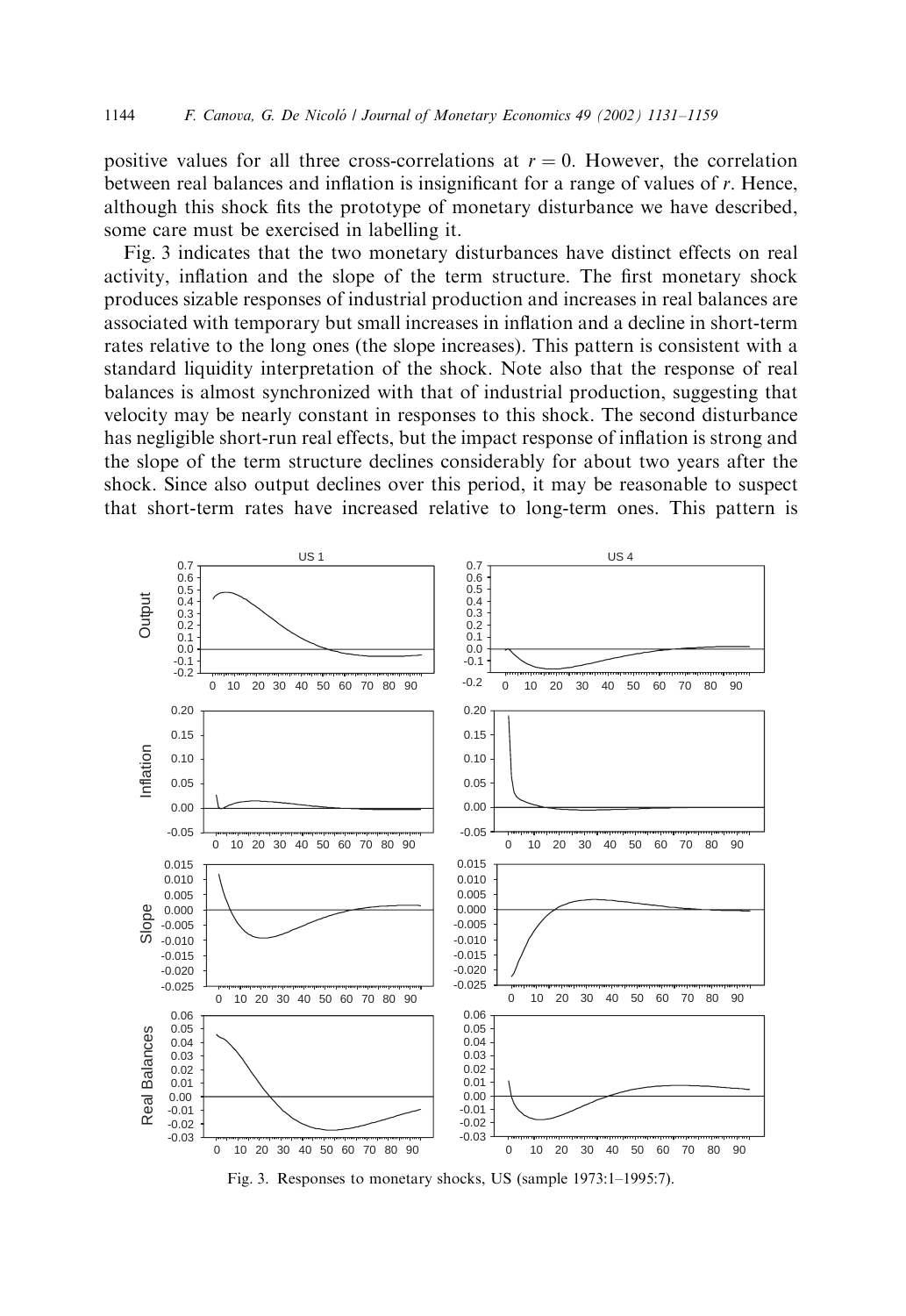consistent with the idea that this type of shocks occur close to full employment and produce a temporary inflation effect that dominates the liquidity effect.

Two restrictions typically employed in high-frequency structural VARs are that prices (inflation) and production do not contemporaneously react to monetary shocks. The presumption is that there is sluggishness in the way prices are determined and that monetary shocks take time to produce real effects. Since our approach employs alternative identifying assumptions, we are in the position to verify whether these restrictions hold in the data or not. Fig. 3 indicates that neither of the two monetary disturbances has negligible instantaneous effects on both output and inflation. Hence, the identifying restrictions typically employed in VARs may be dubious and inference possibly flawed.

Fig. 4 shows that the volatility of the first monetary shock is approximately constant over the sample except for two large spikes around 1987–89. This shock also displays significant negative movements in 1974, 1979 and around the so-called Romer and Romer dates. The second monetary shock displays periods of high volatility in 1973–75 and 1979–82. Also, after 1982 its volatility declines, and there



Fig. 4. Time path of nominal shocks,  $US - 1973:1-1995:7$ .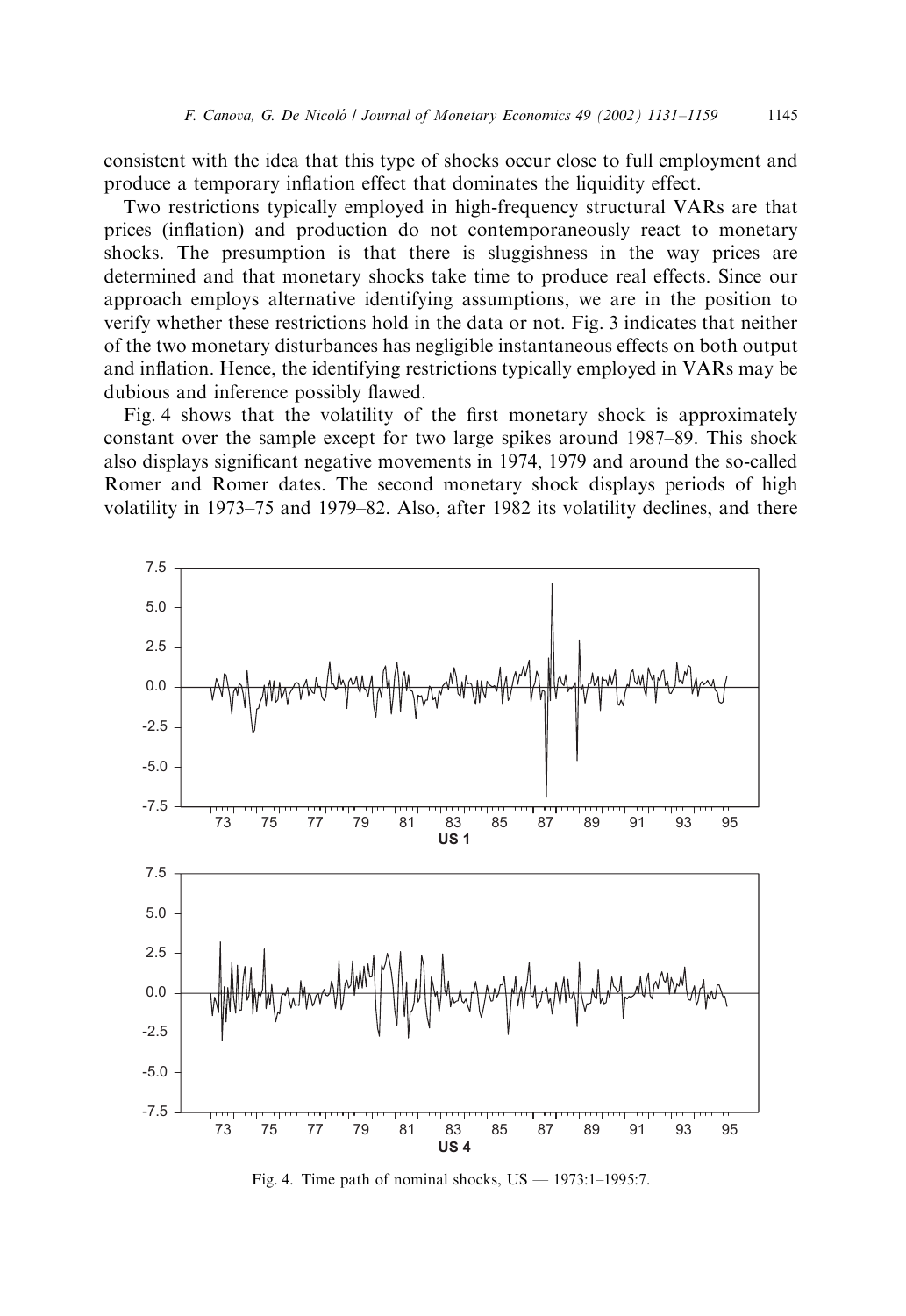are only two episodes of significant negative disturbances: in correspondence with the Plaza Agreement (end of 1985) and at the end of 1988.

## 4.2. Are identified monetary shocks reasonable?

Before proceeding with the analysis, it is worth examining whether the two monetary disturbances we have identified are reasonable using other two criteria.

Rudebush (1998) has forcibly argued that structural shocks recovered with standard VAR identifications are unreasonable as they are unrelated to market perceptions of what monetary policy shocks are. He argued that innovations in the Federal Fund Future (FFF) rate carry this information and shows that structural VAR shocks are a poor proxy for these innovations. How are our monetary shocks related to innovations in FFF rate? We construct innovations in 1-month FFF rates by regressing the series on a lag of itself and three lags of the industrial production index and the slope of the term structure. The regression of our two monetary shocks on these innovations give the following results (t-statistics in parentheses):

$$
US_{1t} = -0.09 + 0.797 FFF_t, R^2 = 0.04,(0.07) (1.84)
$$
US_{4t} = 0.02 + 0.608 FFF_t, R^2 = 0.02.
$$
(14)  
(0.07) (1.60)
$$

Hence, FFF rate innovations are positively correlated with both monetary innovations; the regression coefficient is high and significant at 10% in both cases. However, since the volatility of the shocks we extracted is much larger than the volatility of innovations in FFF rate, the  $R^2$  of the regressions is low. Overall, our monetary innovations appear to fare much better than the monetary policy innovations obtained with the VARs examined by Rudebusch.

Following Taylor (1993) several authors have claimed that a rule with stronger feedback from inflation than output is a good representation for the monetary policy conduct in the US for the last 20–30 years. Leeper et al. (1996) have argued that when monetary policy decisions are made, contemporaneous values of prices and output are typically unavailable and suggest that a partial accommodative rule, relating a monetary aggregate to a nominal interest rate, could do as well. One question of interest is therefore whether the rules produced by the two monetary shocks fit in one of these categories and have reasonable coefficients. Table 1 presents these rules, which are normalized, for convenience on the slope of the term structure together with the rules obtained using a Choleski decomposition with IP, Inflation, Slope and Real Balances in that order (as in Christiano et al., 1996) and forcing the slope to contemporaneously react to real balances (in the spirit of Gordon and Leeper (1992) or Leeper et al. (1996)). The first monetary shock produces a rule which resembles a partial accommodative rule with the addition of a modest feedback from output to the slope. The second rule is less easily interpretable in the sense that while the slope declines when inflation increases, as common sense would suggest, there is a positive relationship between real balances and the slope of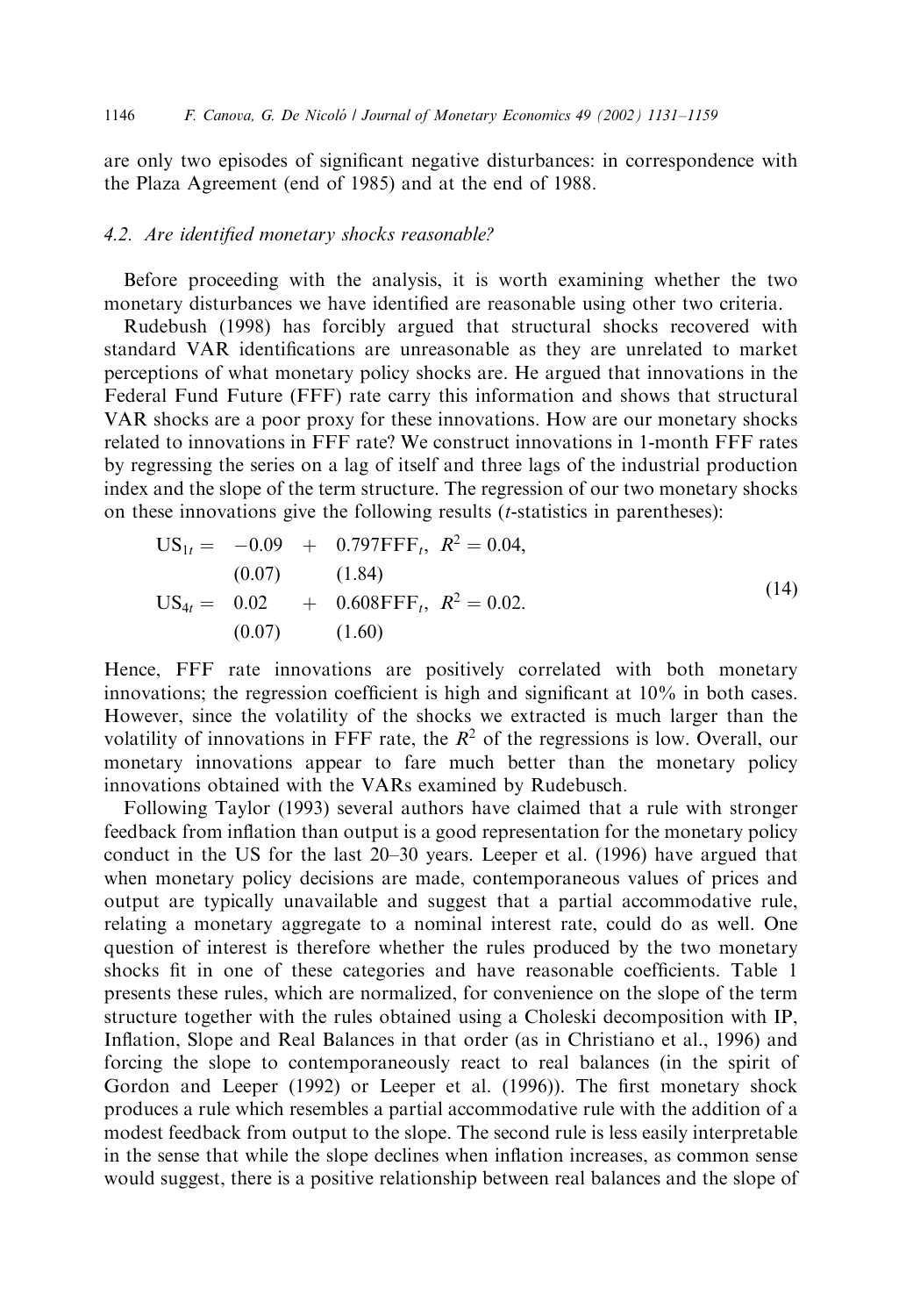| Table 1               |  |
|-----------------------|--|
| Monetary policy rules |  |

| Sample 1973:1-1995:7 |                                                   |
|----------------------|---------------------------------------------------|
| US shock 1           | Term = $-0.15IP - 2.97\frac{M}{P}$                |
| US shock 4           | Term = $-0.25$ INF + $0.\overline{33\frac{M}{R}}$ |
| Choleshi             | $Term = -0.0009IP - 0.0006INF$                    |
| LSZ.                 | Term = $0.25\frac{M}{R}$                          |

Notes: In Choleski the order is IP, Inflation, Term, Real Balances. In Leeper, Sims, Zha (LSZ), the order is the same but Term reacts only to Real Balances.

the term structure, probably due to the presence of (expected) inflationary effects. In both cases, the magnitude of the estimated coefficients is reasonable. In comparison, a Choleski decomposition produces, approximately, a slope targeting rule while the other specification also implies a positive trade-off between real balances and the slope.

In conclusion, identified monetary disturbances appear to be sound according to all criteria used. The first shock is generated with a simple partial accommodative rule, is significantly related to FFF rate innovations, produces liquidity effects, a sluggish response of inflation and a hump-shaped response in output. The second monetary shock is generated by a rule with a somewhat more difficult interpretation, but it is also significantly related to FFF rate innovations; has sluggish effects on output but strong contemporaneous effects on inflation.

# 4.3. Identifying monetary disturbances in the other G-7 countries

Table 2 reports the number of monetary shocks we have identified in the seven countries. Note that there is at least one monetary disturbance in all countries, and in Japan, Italy and UK three orthogonal shocks appear to be of monetary type.

Identified monetary disturbances fit three broad patterns. First, in five countries (Germany, France, Italy, Japan and Canada) at least one shock produces responses which are similar to those generated by the first US monetary shocks and fit our a priori idea of what a monetary policy disturbance does, i.e. when contractionary, such a shock should reduce nominal balances, decrease output, either on impact or with a short lag, contract inflation, make real balances decline and the short nominal interest rate increase relative to the long one. In all these instances the joint behavior of the four variables is consistent with the presence of a liquidity effect and the absence of the so-called ''price puzzle'' (see Sims, 1992).

Second, there is a group of monetary shocks which has perverse output effects. Expansionary disturbances of this type produce responses qualitatively similar to those of the second US monetary shock: nominal balances increase, output decreases on impact or with a short lag; instantaneous inflation responses are positive followed by a decline; the response of the slope term structure is positive and humped shaped. As shown in Fig. 5, there are disturbances in Germany, UK and Japan with these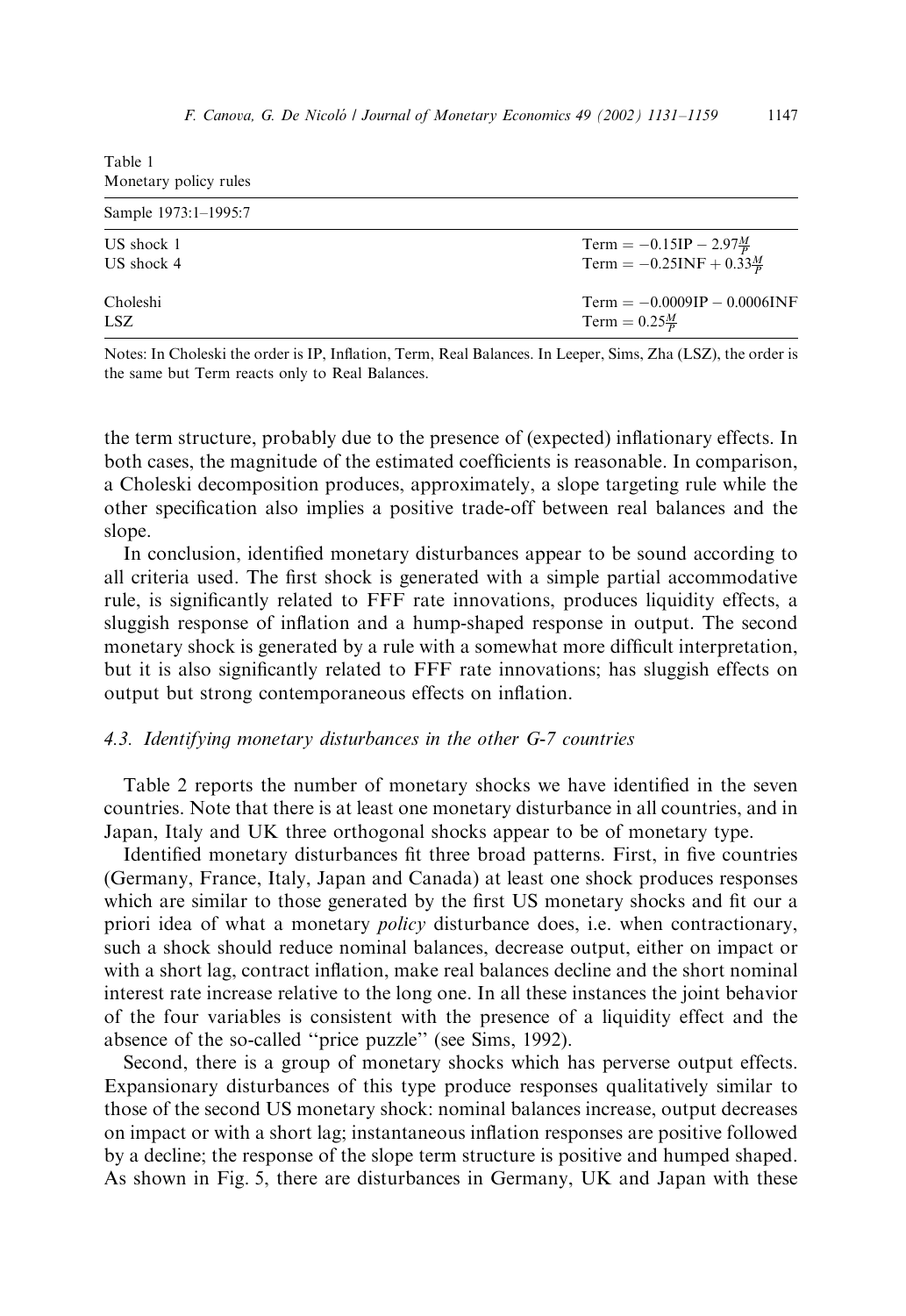| Table 2        |
|----------------|
| Identification |

| Country               | Rotation       | $\theta$ | Shock 1  | Shock 2  | Shock 3  | Shock 4  |
|-----------------------|----------------|----------|----------|----------|----------|----------|
| Sample 1973:1-1995:7  |                |          |          |          |          |          |
| US                    | 8              | 0.94     | Monetary |          |          | Monetary |
| Germany               | 5              | 0.47     | Monetary |          | Monetary |          |
| Japan                 | 8              | 1.53     | Monetary | Monetary |          | Monetary |
| UK                    | 1              | 0.31     |          | Monetary | Monetary | Monetary |
| France                | 6              | 1.09     |          | Monetary |          |          |
| Italy                 | $\mathbf{1}$   | 0.31     |          | Monetary | Monetary | Monetary |
| Canada                | 1              | 0.62     | Monetary |          |          |          |
| Pooled                | 7              | 0.47     |          | Monetary | Monetary |          |
| Sample 1973:1-1982:10 |                |          |          |          |          |          |
| US                    | $\overline{4}$ | 0.62     | Monetary | Monetary | Monetary |          |
| Germany               | 9              | 0.94     |          |          | Monetary |          |
| Japan                 | 1              | 0.00     |          | Monetary | Monetary | Monetary |
| UK                    | 3              | 0.47     |          | Monetary |          | Monetary |
| France                | 3              | 0.00     |          | Monetary | Monetary |          |
| Italy                 | 1              | 0.47     |          | Monetary | Monetary | Monetary |
| Canada                | 4              | 1.09     |          |          | Monetary | Monetary |
| Pooled                | 1              | 0.62     | Monetary |          | Monetary |          |
| Sample 1982:11-1995:7 |                |          |          |          |          |          |
| US                    | 2              | 0.31     | Monetary |          | Monetary | Monetary |
| Germany               | 1              | 1.25     |          | Monetary |          | Monetary |
| Japan                 | 5              | 1.09     |          | Monetary |          |          |
| <b>UK</b>             | 4              | 1.25     |          |          | Monetary |          |
| France                | 2              | 0.62     |          |          | Monetary | Monetary |
| Italy                 | 7              | 0.31     | Monetary |          |          |          |
| Canada                | 7              | 1.41     |          | Monetary |          |          |
| Pooled                | 7              | 0.94     |          |          |          | Monetary |

Notes: In the rotation column, 1 indicates that the first two elements of the standardized eigenvalue– eigenvector decomposition matrix are rotated; 2 indicates that elements one and three of this matrix are rotated; 3 indicates that elements one and four of this matrix are rotated; 4 indicates that elements two and three of this matrix are rotated; 5 indicates that elements two and four of this matrix are rotated; 6 indicates that elements three and four of this matrix are rotated; 7 indicates that elements one and two, and three and four of this matrix are contemporaneously rotated; 8 indicates that elements one and three, and two and four of this are contemporaneously rotated; 9 indicates that elements one and four, and two and three of this matrix are contemporaneously rotated.  $\theta$  measures the angle of rotation.

features. Once again this pattern is consistent with the idea that a surprise increase in nominal balances makes real balances decline on impact, probably because these shocks occur close to full employment. Output then declines either because demand has declined or because high inflation has increased costs of production. When these effects are persistent, increases in expected inflation translate into an increase in the long-term interest rates relative to short-term ones over the medium run.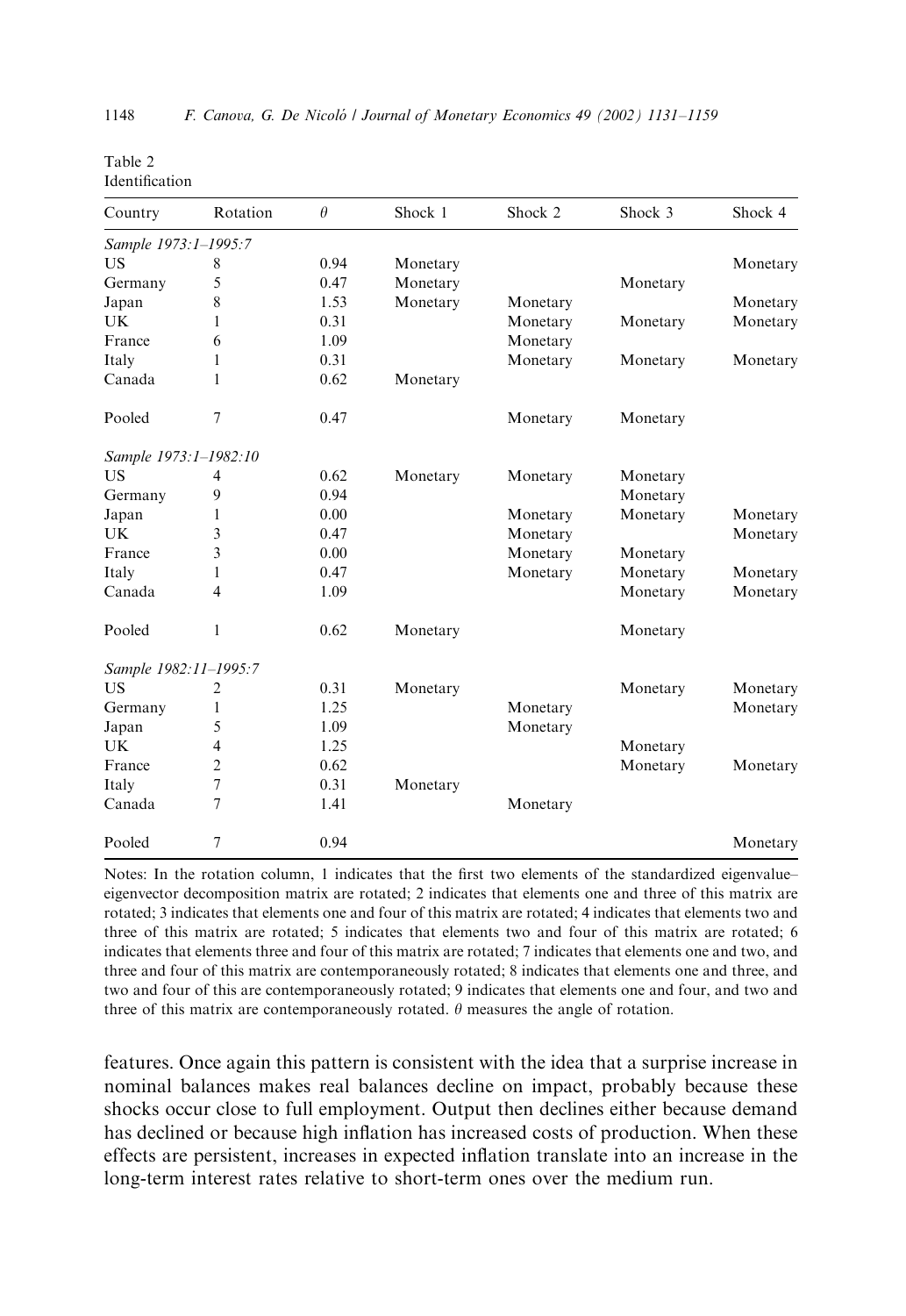

Fig. 5. Responses to monetary shocks, G-7—1973:1–1995:7.

The final typical pattern characterizing identified monetary shocks across countries appears to be linked to international factors. That is, the volatility of some of the disturbances increases at times of speculative pressure in international currency markets and, for European countries, at time of realignment of their exchange rates within the EMU. In Fig. 6 we report the time path of two such shocks, one for Germany (spikes in 1984, 1992 and 1994) and one for Italy (spikes in 1979, 1989 and 1992). In general, the volatility of these shocks increases at times of speculative pressure in international currency markets. Positive realizations of this type of disturbances generate strong expected inflation effects and produce positive hump-shaped responses in the term structure.

# 4.4. The explanatory power of monetary disturbances

Next, we calculate the contribution of monetary shocks to output and inflation cycles. What we compute here Japan are lower bounds, because there are orthogonal innovations without an informational content. These innovations may also contain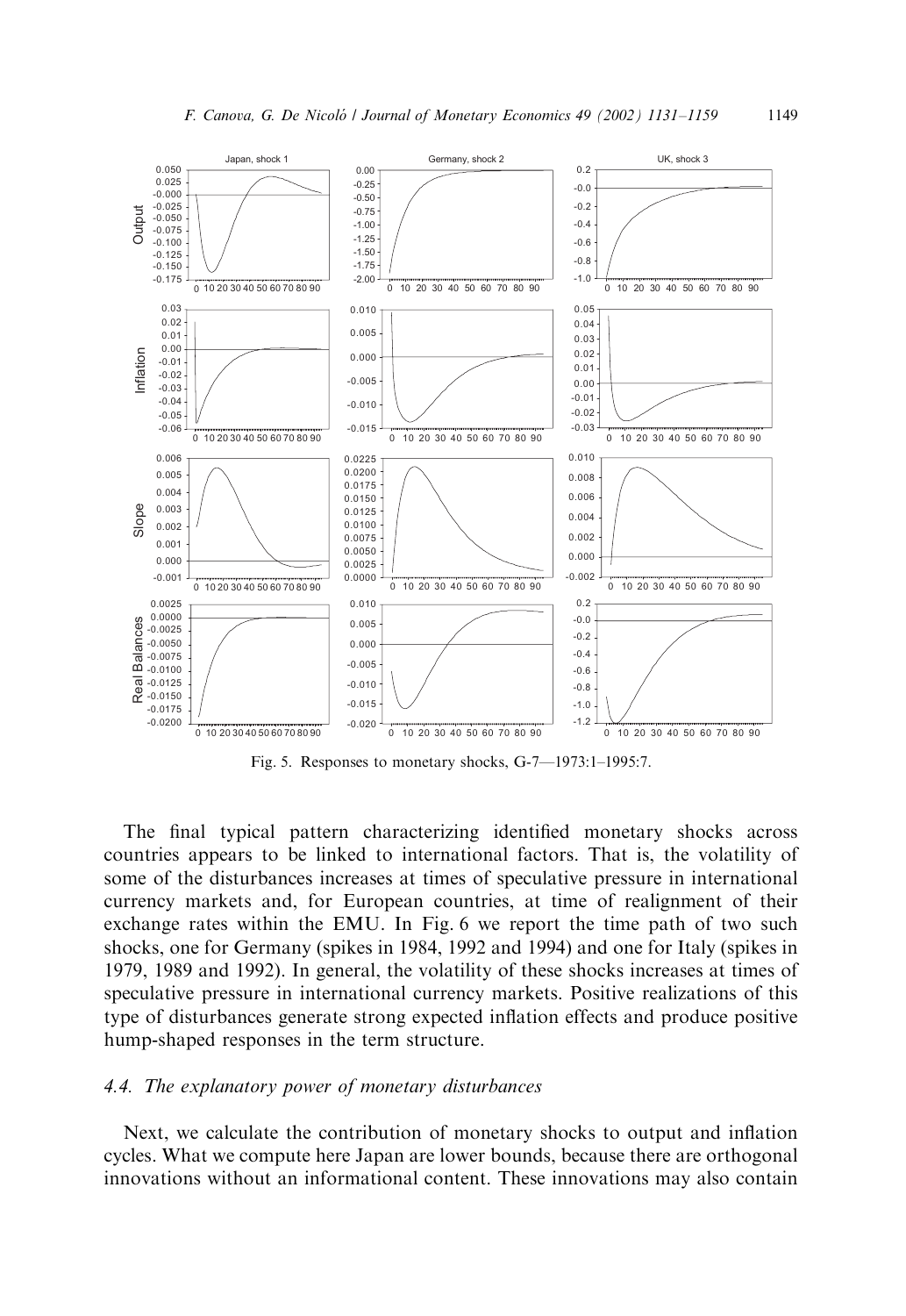

Fig. 6. Selected monetary stocks, G-7—1973:1–1995:7.

components which may be monetary in nature, distinct from and uncorrelated from the ones we measure, so that the total percentages we present here could be augmented if, by means of other variables or additional constraints, we could uncover what drives the remaining unnamed innovations. Table 3 presents 68% bands for (i) the contribution of each monetary shock, (ii) the total contribution of monetary shocks to the forecast error variance of output and inflation at 24-step horizon. Varying the forecasting horizon between 12 and 48 steps has no effects on the results.

The table displays four important features. First, except for Germany and Canada, no single monetary shock explains extreme portions of output variability. Hence, the disturbances we have identified are not of the type extracted by Faust (1998). The case of Germany is special and appears to be due to the large break in the real balance series following unification, while for Canada the disturbance that explains a large portion of output variability is highly volatile when financial markets turbulence increases. Second, the combined contribution of monetary disturbances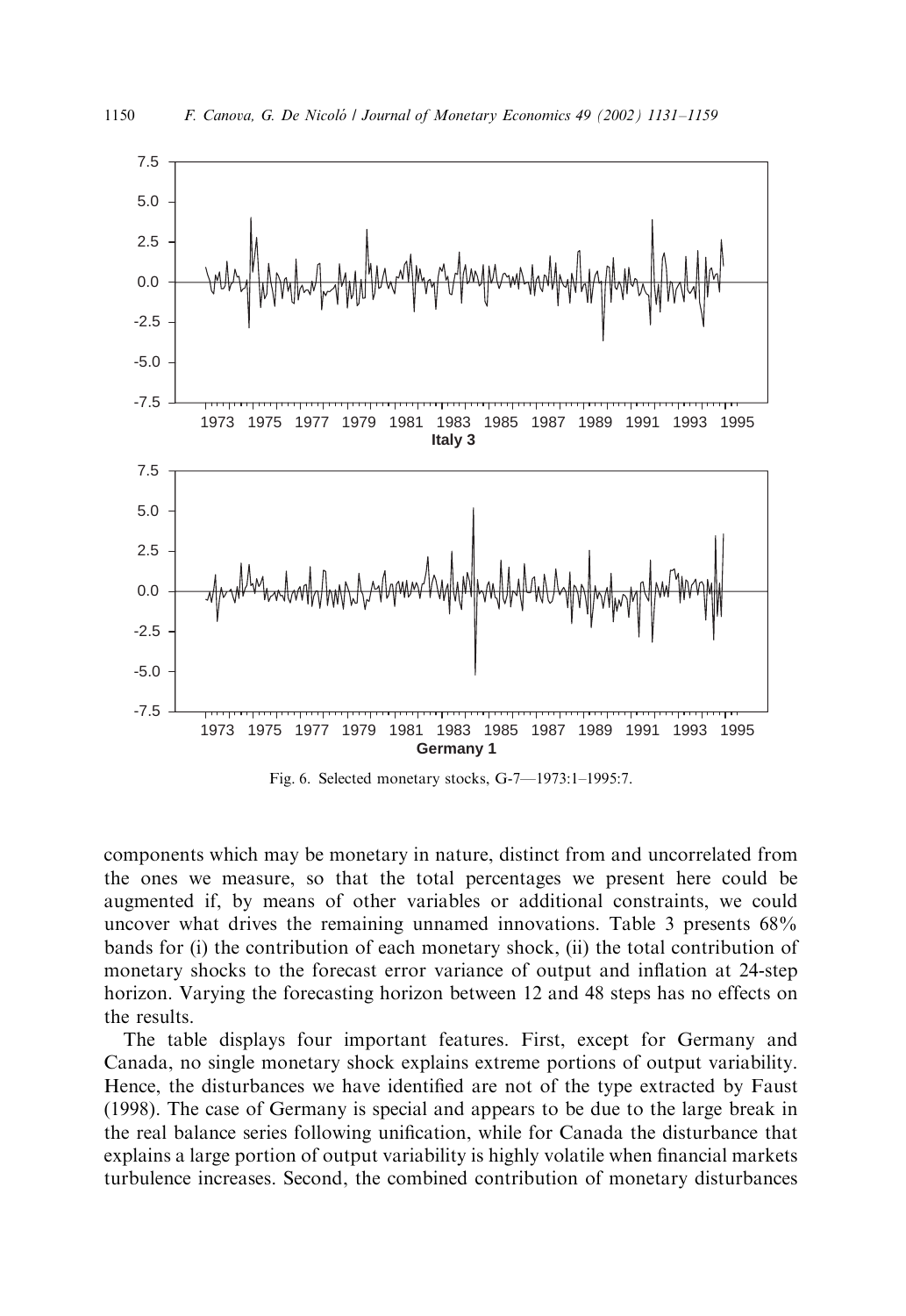Table 3

Percentage of the 24-month forecast error variance of industrial production and inflation explained by monetary disturbances

|                       | Variance of industrial production |                                     |           |           | Variance of inflation |           |                                     |           |           |           |
|-----------------------|-----------------------------------|-------------------------------------|-----------|-----------|-----------------------|-----------|-------------------------------------|-----------|-----------|-----------|
|                       |                                   | Shock 1 Shock 2 Shock 3 Shock 4 Sum |           |           |                       |           | Shock 1 Shock 2 Shock 3 Shock 4 Sum |           |           |           |
| Sample 1973:1-1995:7  |                                   |                                     |           |           |                       |           |                                     |           |           |           |
| <b>USA</b>            | $10 - 56$                         |                                     |           | $1 - 11$  | $16 - 60$             | $3 - 11$  |                                     |           | $44 - 57$ | $54 - 64$ |
| Germany               | $69 - 82$                         |                                     | $15 - 26$ |           | $95 - 99$             | $3 - 15$  |                                     | $10 - 19$ |           | $25 - 32$ |
| Japan                 | $14 - 41$                         | $0 - 8$                             |           | $0 - 5$   | $22 - 45$ 0 - 5       |           | $4 - 12$                            |           | $78 - 89$ | $87 - 99$ |
| <b>UK</b>             |                                   | $9 - 51$                            | $5 - 24$  | $1 - 10$  | $37 - 77$             |           | $2 - 9$                             | $64 - 87$ | $0 - 3$   | $75 - 98$ |
| France                |                                   | $0 - 6$                             |           |           |                       |           | $16 - 19$                           |           |           |           |
| Italy                 |                                   | $3 - 16$                            | $9 - 18$  | $3 - 12$  | $25 - 45$             |           | $78 - 86$                           | $0 - 3$   | $9 - 12$  | $85 - 95$ |
| Canada                | $67 - 87$                         |                                     |           |           |                       | $1 - 7$   |                                     |           |           |           |
| Pooled                |                                   | $15 - 20$                           | $7 - 43$  |           | $23 - 55$             |           | $50 - 65$                           | $3 - 15$  |           | $51 - 80$ |
| Sample 1973:1-1982:10 |                                   |                                     |           |           |                       |           |                                     |           |           |           |
| <b>USA</b>            | $20 - 58$                         | $4 - 22$                            | $18 - 51$ |           | $68 - 94$ $3 - 17$    |           | $35 - 51$                           | $6 - 23$  |           | $76 - 97$ |
| Germany               |                                   |                                     | $28 - 50$ |           |                       |           |                                     | $1 - 7$   |           |           |
| Japan                 |                                   | $1 - 9$                             | $34 - 58$ | $4 - 18$  | $55 - 76$             |           | $74 - 91$                           | $2 - 7$   | $0 - 4$   | $73 - 98$ |
| <b>UK</b>             |                                   | $18 - 59$                           |           | $12 - 14$ | $31 - 66$             |           | $2 - 10$                            |           | $0 - 3$   | $3 - 10$  |
| France                |                                   | $8 - 13$                            | $30 - 52$ |           | $39 - 60$             |           | $76 - 92$                           | $10 - 13$ |           | $86 - 95$ |
| Italy                 |                                   | $7 - 25$                            | $19 - 32$ | $1 - 8$   | $39 - 61$             |           | $63 - 74$                           | $2 - 9$   | $19 - 22$ | $76 - 92$ |
| Canada                |                                   |                                     | $17 - 43$ | $18 - 30$ | $34 - 70$             |           |                                     | $2 - 11$  | $5 - 8$   | $4 - 15$  |
| Pooled                | $19 - 71$                         |                                     | $11 - 69$ |           | $74 - 91$ $1 - 19$    |           |                                     | $12 - 28$ |           | $33 - 63$ |
| Sample 1982:11-1995:7 |                                   |                                     |           |           |                       |           |                                     |           |           |           |
| <b>USA</b>            | $53 - 89$                         |                                     | $4 - 37$  | $0 - 8$   | $56 - 99$             | $2 - 13$  |                                     | $0 - 3$   | $8 - 11$  | $6 - 16$  |
| Germany               |                                   | $0 - 10$                            |           | $0 - 6$   | $0 - 14$              | $18 - 23$ |                                     | $60 - 80$ | 88-97     |           |
| Japan                 |                                   | $2 - 17$                            |           |           |                       |           |                                     | $19 - 23$ |           |           |
| UK                    |                                   |                                     | $31 - 63$ |           |                       |           |                                     | $5 - 23$  |           |           |
| France                |                                   |                                     | $14 - 44$ | $1 - 27$  | $16 - 55$             |           |                                     | $7 - 60$  | $4 - 29$  | $13 - 83$ |
| Italy                 | $56 - 84$                         |                                     |           |           |                       | $1 - 9$   |                                     |           |           |           |
| Canada                |                                   | $0 - 11$                            |           |           |                       |           | $2 - 3$                             |           |           |           |
| Pooled                |                                   |                                     |           | $0 - 17$  |                       |           |                                     |           | $53 - 61$ |           |

Notes: The forecast error variance is computed using a 4 variable VAR model. The table shows the 68% error band for the 24-month forecast error variance in the variable explained by sources of structural innovations. Bands are computed using Monte Carlo replications. Sum reports the standard error bands for the total contribution of monetary disturbances to the variability of output and inflation.

for real fluctuations is large, except in France. In the US, for example, monetary shocks explain between 16% and 60% and in the UK between 37% and 77% of the variance of output. Third, one monetary disturbance accounts for a large portion of inflation variability in US, Japan, UK and Italy. Fourth, the combined contribution of monetary disturbances to inflation variability exceeds 50% in four of the seven countries.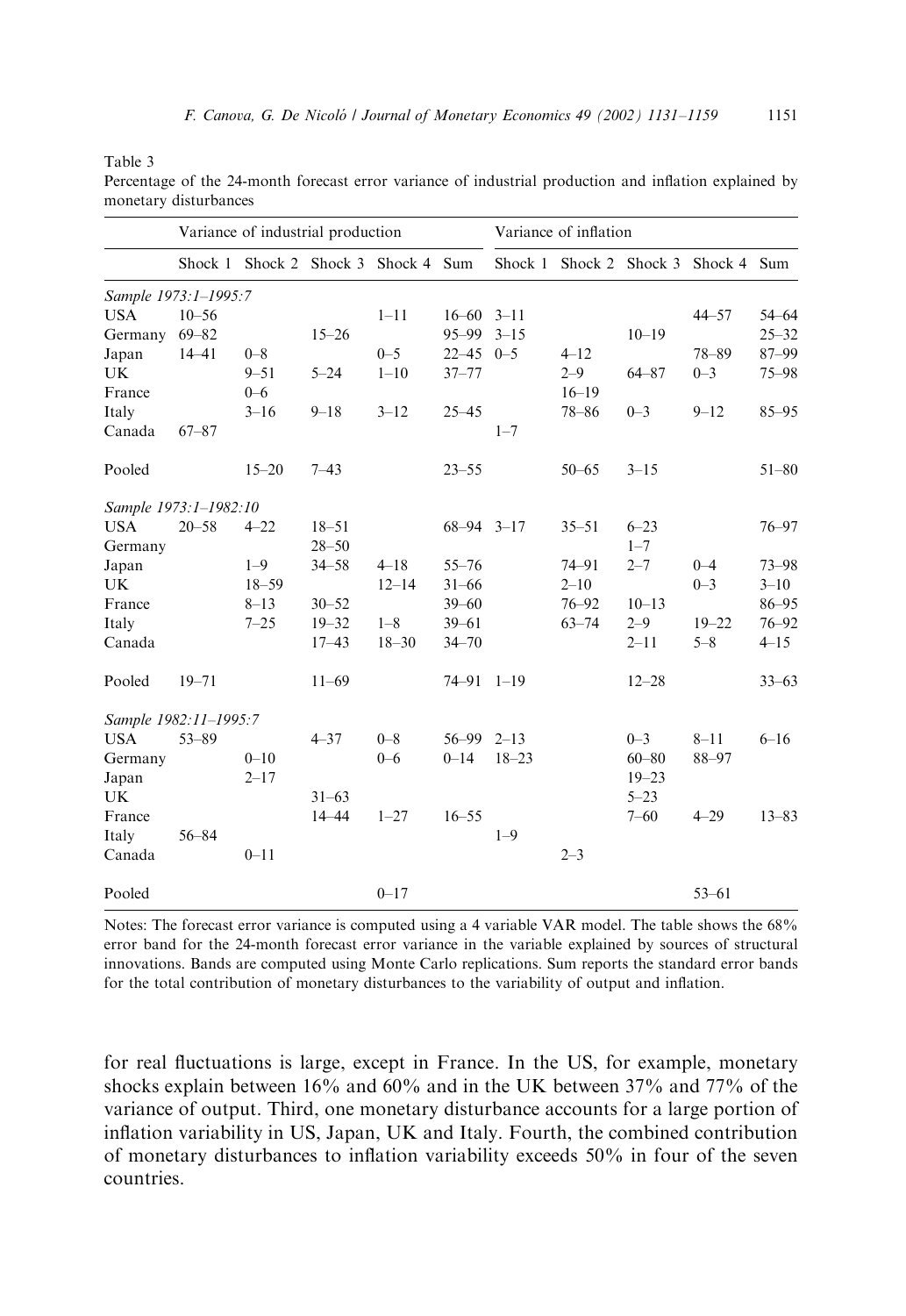## 1152 F. Canova, G. De Nicolo / Journal of Monetary Economics 49 (2002) 1131–1159 !

How do these results relate to those present in the literature? Most analyses have concentrated on the US and the consensus view appears to be that a small portion of output variability (between  $0\%$  and  $20\%$  or  $15\%$  and  $35\%$ , depending on the estimates) is due to monetary disturbances. The first monetary shock, whose characteristics are most similar to those examined in the literature, has a much larger median impact (38%) but the estimated bands are large and include, to a large extent, existing estimates. Kim (1999) examined monetary disturbances in the G-7 using a standard identification approach and has found them to be of negligible importance for output variability. Our results indicate, on average, a much larger role for monetary shocks in all countries, and this is true even when we restrict attention to disturbances which generate liquidity effects.

# 4.5. Sub-sample analysis

The domestic and international portions of monetary markets of the G-7 countries have undertaken substantial changes over the sample. For example, capital controls and restrictions on domestic holdings of foreign currencies have been gradually eliminated during the 1980s. Domestic banking constraints, e.g. regulation Q in the US or quotas on the portfolio of banks in European countries, have also been scrapped in favor of more market-oriented policies. These changes may have affected the way monetary disturbances are transmitted to the real economy and the lag needed for prices and quantities to fully adjust to these disturbances.

In this subsection we report evidence obtained from two subsamples (73:1–82:10 and 82:11–95:7) in order to check whether instabilities or regime shifts change the essence of the results. It should be kept in mind that by breaking the sample we avoid to mix periods with different structural characteristics, but estimates of the crosscorrelation functions are more likely to be imprecise, and the informational content of orthogonal innovations more difficult to detect. We chose 1982:10 as common break point following the existing literature (see e.g. Kim, 1999). While there are arguments in favor of choosing a unique sample break for all countries, it is also the case that, at least in Europe, there are episodes which may require further subdivisions (the German unification in 1990, the breakdown of the monetary snake in 1979 and of the EMS in 1992, and so on). We do not investigate these additional potential breaks as the sample size becomes too short to make sense of the estimates of the cross-correlation function. The time path of the identified disturbances suggests that these episodes are better characterized as outliers than as structural breaks with changing dynamics.

For the first subsample, the results mirror those obtained for the full sample, but some differences also emerge. For example, the number of identified monetary disturbances changes: in the US, Japan and Italy we recover three of these shocks; in UK, France and Canada two while in Germany only one shock is monetary in nature. Despite these differences, the general conclusions remain: within each country there are shocks which generate liquidity effects and others which generate inflation effects; the combined contribution of monetary disturbances to the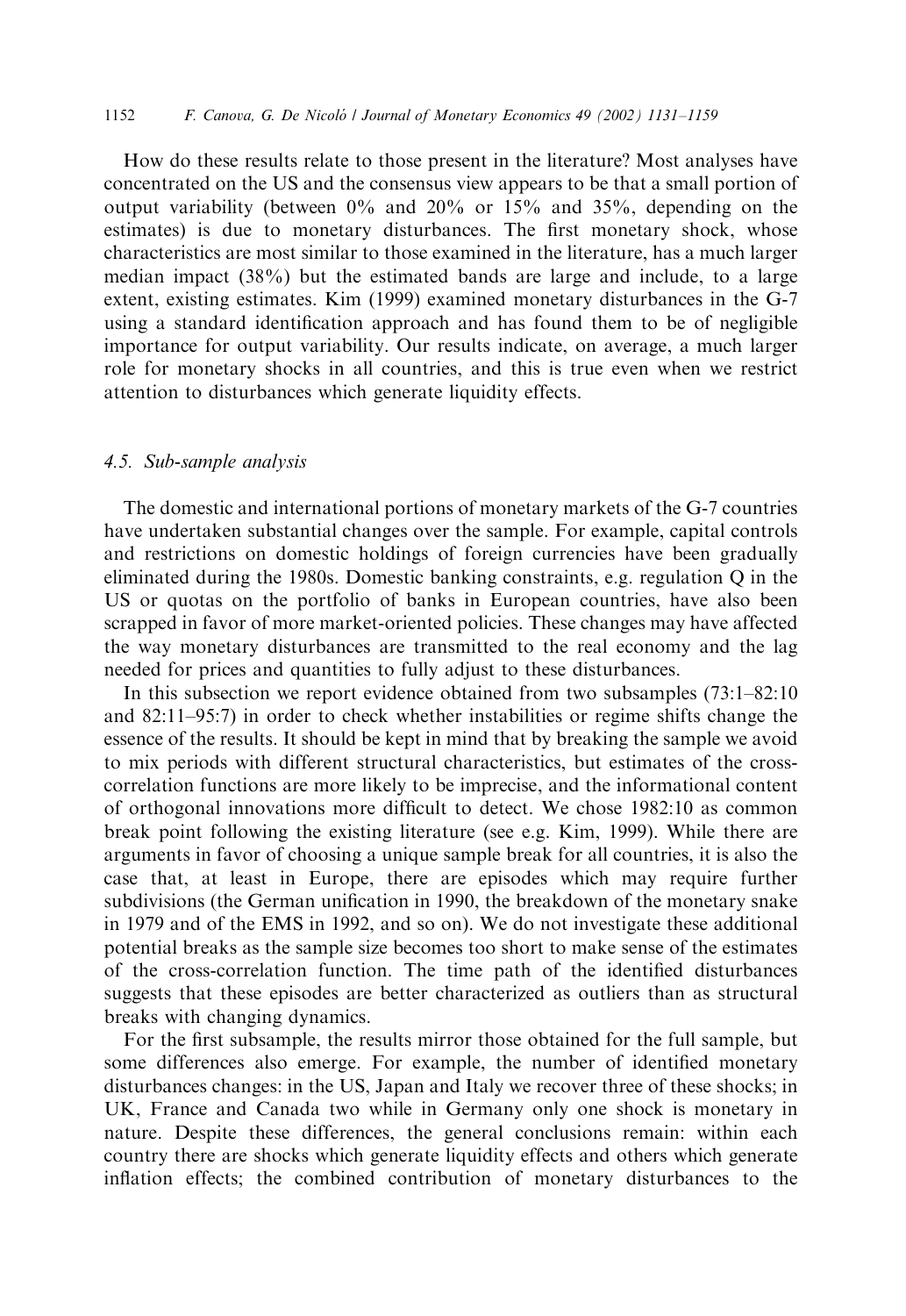variability of industrial production is large and significant; monetary shocks are the dominant source of variability in inflation in four of the seven countries.

In the second subsample, we recover at least one monetary disturbance in all countries but the relative importance of these shocks for industrial production and inflation fluctuations changes. In Japan, the UK and France, the total contribution of monetary disturbances to real fluctuations declines to a more modest level while in the US and Italy it increases. Similarly, the combined contribution of monetary disturbances for inflation variance declines in US, Canada, Japan and Italy while it increases in Germany and the UK. Also in this subsample, identified shocks fall into the three broad categories we have found for the full sample. However, inspection of the time path of the estimated disturbances indicates that the shock which contributed most to the variability of inflation in France, Germany the UK is highly volatile at times of realignments and/or disruptions of the European Monetary System and at German unification. Hence, an ''EMU'' shock, more related to turbulence in international money markets than to domestic (policy) changes, may be present in this subsample.

# 4.6. A pooled VAR

Instead of asking how important are monetary disturbances in explaining output and inflation cycles in each of the G-7, one may be interested in knowing what is the ''typical'' effect of a monetary innovation in an average G-7 country. To investigate this question we estimate a pooled VAR model with a country-specific intercept.

A pooled model correctly recovers the average informational content of orthogonal innovations if the DGP of the actual data were the same for all countries, apart from a level effect. When this is the case and the time-series dimension of each sample is short, we can obtain more precise estimates of the crosscorrelation function by pooling together the seven data sets. In practice, this means that inference may be more accurate since the mechanism driving output and inflation fluctuations may have been operating in a larger number of instances. For example, one should a priori expect monetary shocks in the European countries to have a common component with the differences previously noted due to small sample sizes. By pooling data together one hopes that this commonality will translate in repeated observations on either the same source or the same propagation mechanism, therefore providing a more accurate representation of the forces at work.

The drawbacks of pooling are well understood. Neglecting heterogeneity in the dynamics produces inconsistent estimates of the parameters and biases structural inference, i.e. we get more precise estimates of the possibly wrong source of disturbance. Under the assumption that short-term dynamics are the same across countries and the samples are large enough, single country VARs and the pooled VAR will give identical information on the structural sources of disturbances.

For a pooled VAR we identify two monetary disturbances in the full sample (see Table 1). The qualitative similarities between the pooled and the US model are remarkable: not only identified shocks produce the same dynamics but also their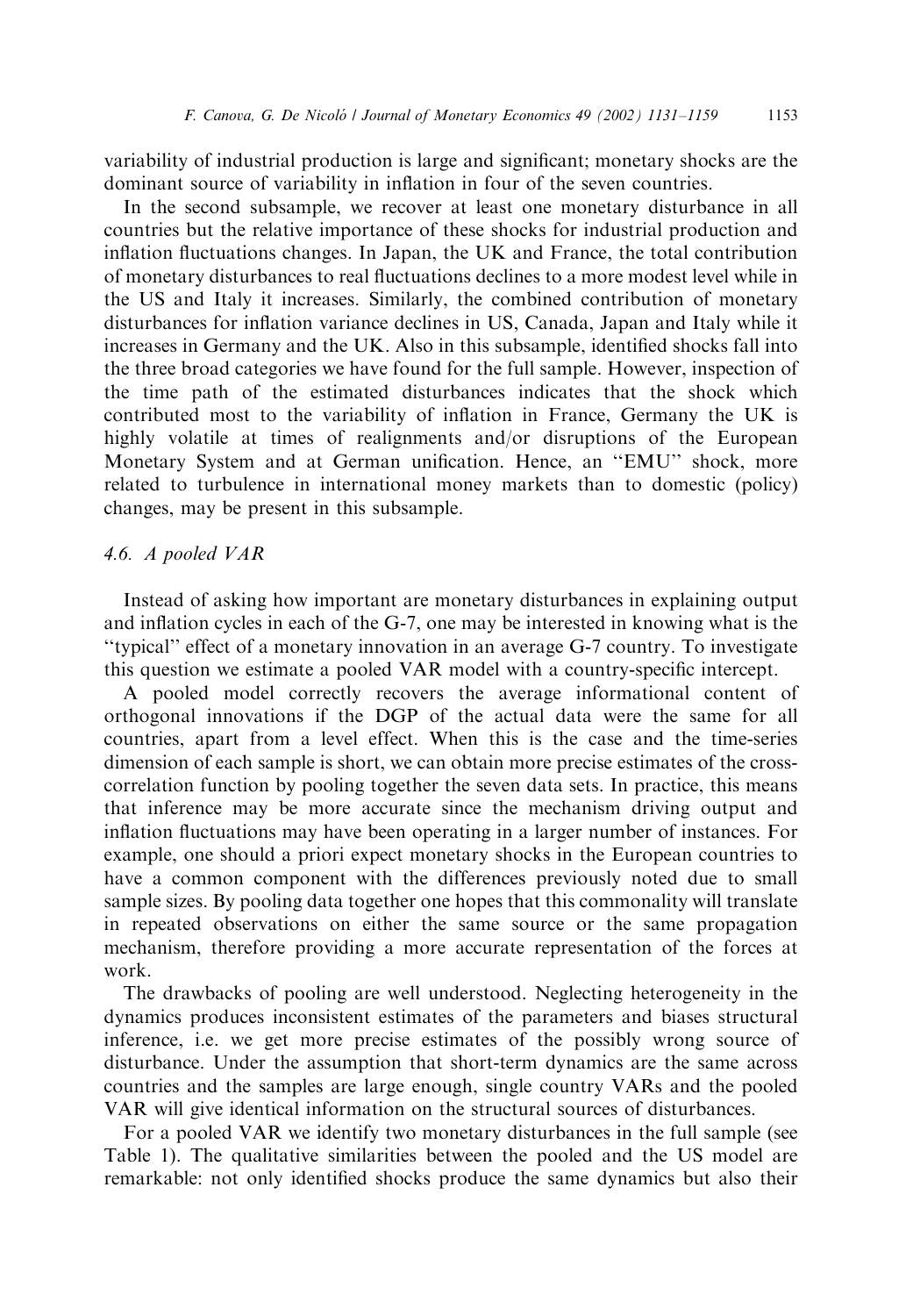relative importance for industrial production and inflation variability is similar (see Table 2). For the first subsample, we also identify two monetary disturbances. Jointly, these shocks account for a large portion of the variability of industrial production and they explain between one-third and two-thirds of the variability of inflation. For the second subsample, we identify only one monetary shock but its contribution to industrial production fluctuations is negligible.

To summarize, the cross-country dynamics following orthogonal VAR innovations are sufficiently homogeneous for the full and the first subsample to make pooled estimates of the cross-correlation function meaningful. In these samples, the results once again emphasize the important role that monetary disturbances play for output and inflation cycles. For the second subsample, heterogeneities appear to be important, so the misspecification present in the pooled VAR prevents us from drawing useful conclusions regarding the importance of monetary shocks.<sup>2</sup>

## 5. The variability of the slope of the term structure

Implicit in our identification scheme is the idea that monetary disturbances are policy driven, i.e. they are expected to represent disturbances that move the supply of funds. However, it may be the case that under certain policy design (for example, an interest rate targeting) identified monetary shocks represent money demand disturbances. One way to disentangle these two possible interpretations is to examine how the slope of the term structure responds, and measure the time needed for these disturbances to be fully incorporated in this variable.

Liquidity theories of monetary policy (see e.g. Christiano et al., 1997) stress that the magnitude of the real effects crucially depends on how quickly financial markets adjust to monetary disturbances. For example, Evans and Marshall (1998) have shown that, at least for the US, contractionary monetary policy shocks produce a contemporaneous positive response of the slope of the term structure, and that this response changes sign in the medium run when expected inflation effects become important. Since for part of the sample several Central Banks followed monetary rules that implicitly or explicitly gave heavy weights to interest rates, we should expect a speedy reaction of the slope of the term structure in many of the G-7 countries, if the disturbances we have identified are truly policy shocks. In this situation, disturbances that move money demand should leave the term structure of interest rates unaffected—exactly if the central bank follows a fully accommodative rule, approximately if interest rate smoothing policies are implemented.

Our discussion in Section 4.1 has already pointed out that the slope of the term structure in the US quickly responds to both monetary disturbances, and that the shape of the response depends on the relative importance of liquidity and expected inflation effects. The remaining G-7 countries display similar features. Out of the 13

 $2$ We have also examined the typical dynamics obtained by averaging the relevant statistics over the seven countries as suggested by Pesaran and Smith (1995). The results obtained are mixed and the procedure is unable to provide any sharp conclusion about sources of output and inflation cycles.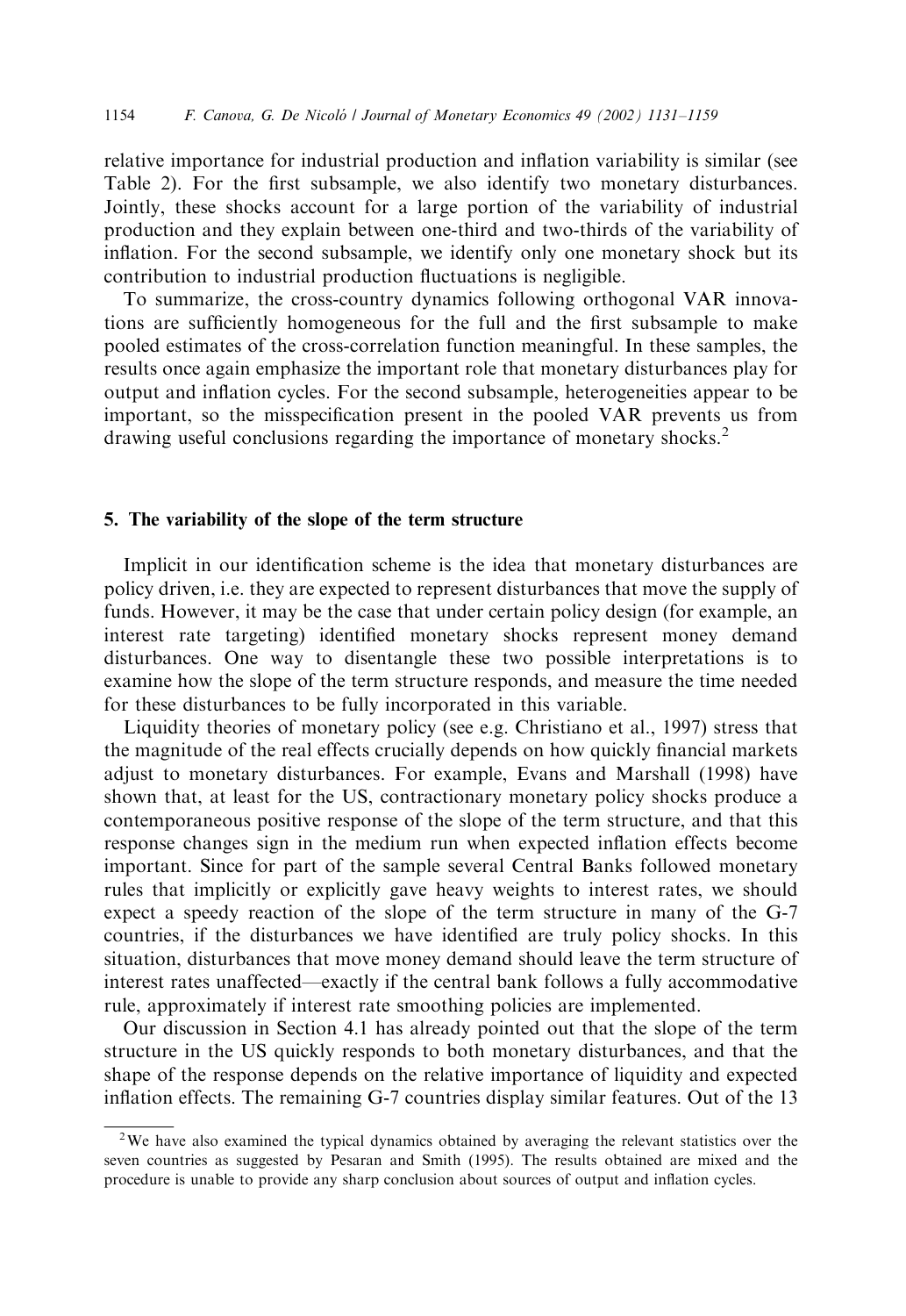monetary disturbances we identified for the full sample, eight shocks, if contractionary, produce an instantaneous increase in the slope of the term structure and, in five cases, hump-shaped responses in the medium run. For the remaining five cases a shock, if contractionary, produces first a decline and then an increase in the slope, but in all cases we observe hump-shaped responses in the medium run. One reason for the presence of these two different patterns may be related to the credibility that different central banks may have gained over the period. Another may have to do with the fact that some monetary shocks are related to disturbances in international financial markets, thereby producing strong expected inflation effects.

Table 4, which reports the total percentage of variance in the slope of the term structure jointly accounted for by monetary shocks at 3- and 24-month horizons, supports of the hypothesis that identified disturbances contain a large policy component. For the full sample, monetary disturbances account for 95–99% of the fluctuations in the slope in Japan, UK, Germany and Italy at the 3-month horizon and this percentage is also large at the 24-month horizon, except for Germany. For France and the US, the percentage is slightly smaller at the 3-month horizon  $(66–84\%)$  and  $25–58\%$ , respectively) and the percentage at the 24-month horizon is approximately the same. Finally, for Canada there is little evidence that monetary shocks are responsible for variations in the term structure at both horizons.

As it was the case for fluctuations in industrial production and inflation, the relative importance of monetary shocks for the variability of the term structure changes over time. For the 1973–82 period, monetary shocks account for 70–99% of the variance of slope of the term structure at the 3-month horizon in five countries; in Germany the percentage is smaller and in France it is nil. For the 1982–95 period, monetary shocks are the overwhelming source of term structure variability in the US, UK and France at the 3-month horizon; they are important in Japan and Germany, and have no influence in Canada and Italy.

## 6. Conclusions

This paper examined the importance of monetary disturbances for output and inflation fluctuations using a novel two-step identification approach. The proposed procedure is advantageous for several reasons: it uses widely agreed sign restrictions derived from economic theory to identify shocks; it clearly separates the statistical issue of obtaining contemporaneously uncorrelated innovations from that of identifying their informational content; and it allows us to explore the space of identifications systematically.

The consensus view about the contribution of monetary disturbances to output fluctuations seems to be that these shocks have, at most, a modest importance (see Sims (1998) or Uhlig (1999)). This view has been challenged by Roberts (1993) and, more recently, by Faust (1998), who claim that there are identification schemes which produce reasonable dynamics, where monetary disturbances account for a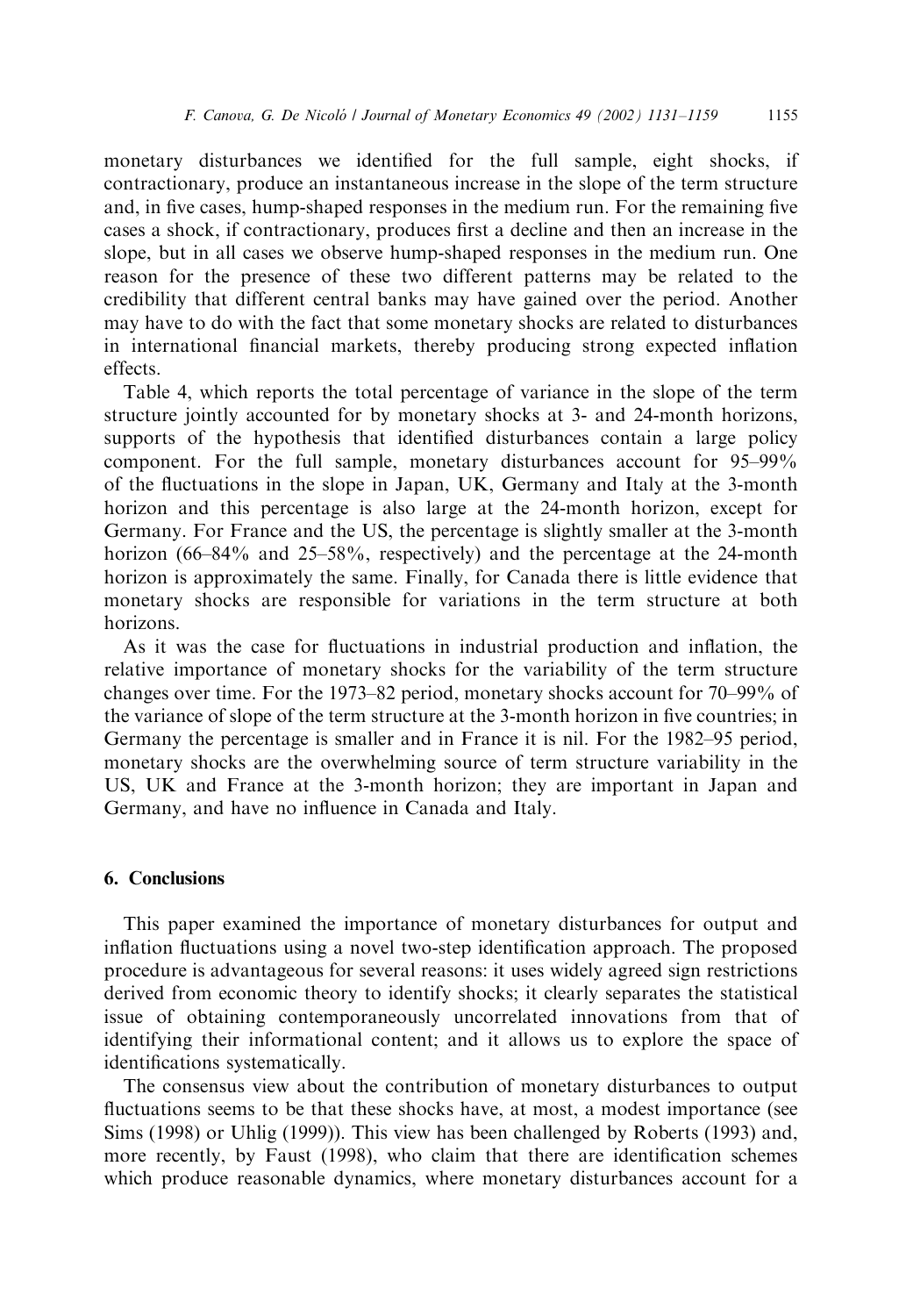Table 4

Percentage of the forecast error variance of the slope of the term structure explained by monetary disturbances

|                       | 3-month horizon | 24-month horizon |
|-----------------------|-----------------|------------------|
| Sample 1973:1-1995:7  |                 |                  |
| <b>USA</b>            | $25 - 58$       | $25 - 57$        |
| Germany               | 98-99           | $26 - 54$        |
| Japan                 | 98-99           | $73 - 91$        |
| <b>UK</b>             | 95-99           | $77 - 95$        |
| France                | $66 - 84$       | $49 - 72$        |
| Italy                 | 98-99           | 95-99            |
| Canada                | $0 - 3$         | $18 - 34$        |
| Pooled                | $1 - 67$        | $14 - 55$        |
| Sample 1973:1-1982:10 |                 |                  |
| <b>USA</b>            | $69 - 96$       | $58 - 95$        |
| Germany               | $19 - 46$       | $10 - 26$        |
| Japan                 | $97 - 99$       | $78 - 94$        |
| <b>UK</b>             | $93 - 98$       | $61 - 83$        |
| France                | $3 - 11$        | $13 - 39$        |
| Italy                 | $91 - 99$       | 83-99            |
| Canada                | $89 - 98$       | $55 - 87$        |
| Pooled                | $86 - 97$       | $76 - 87$        |
| Sample 1982:11-1995:7 |                 |                  |
| <b>USA</b>            | 97-99           | $90 - 99$        |
| Germany               | $20 - 39$       | $34 - 56$        |
| Japan                 | $35 - 63$       | $21 - 47$        |
| <b>UK</b>             | $91 - 96$       | $4 - 14$         |
| France                | $93 - 99$       | $77 - 96$        |
| Italy                 | $0 - 3$         | $0 - 7$          |
| Canada                | $0 - 2$         | $27 - 52$        |
| Pooled                | $3 - 69$        | $18 - 45$        |

Notes: The forecast error variance is computed using a 4 variable VAR model. The table shows the 68% error band computed using Monte Carlo replications for the total contribution of monetary disturbances to the variability of the slope of the term structure.

large portion of output variability in the US. Our results reinforce these challenges in several ways.

First, we find that monetary disturbances are at work in all countries and in all samples. We show that identified monetary disturbances generate either liquidity or inflation effects, which appear to be linked either to domestic or to international factors and that they produce similar responses across countries. Second, we show that these shocks play a major role in driving output, inflation and term structure variability in most of the G-7 countries. Third, for every country and all subsamples, we show that the slope of the term structure quickly reacts to these disturbances.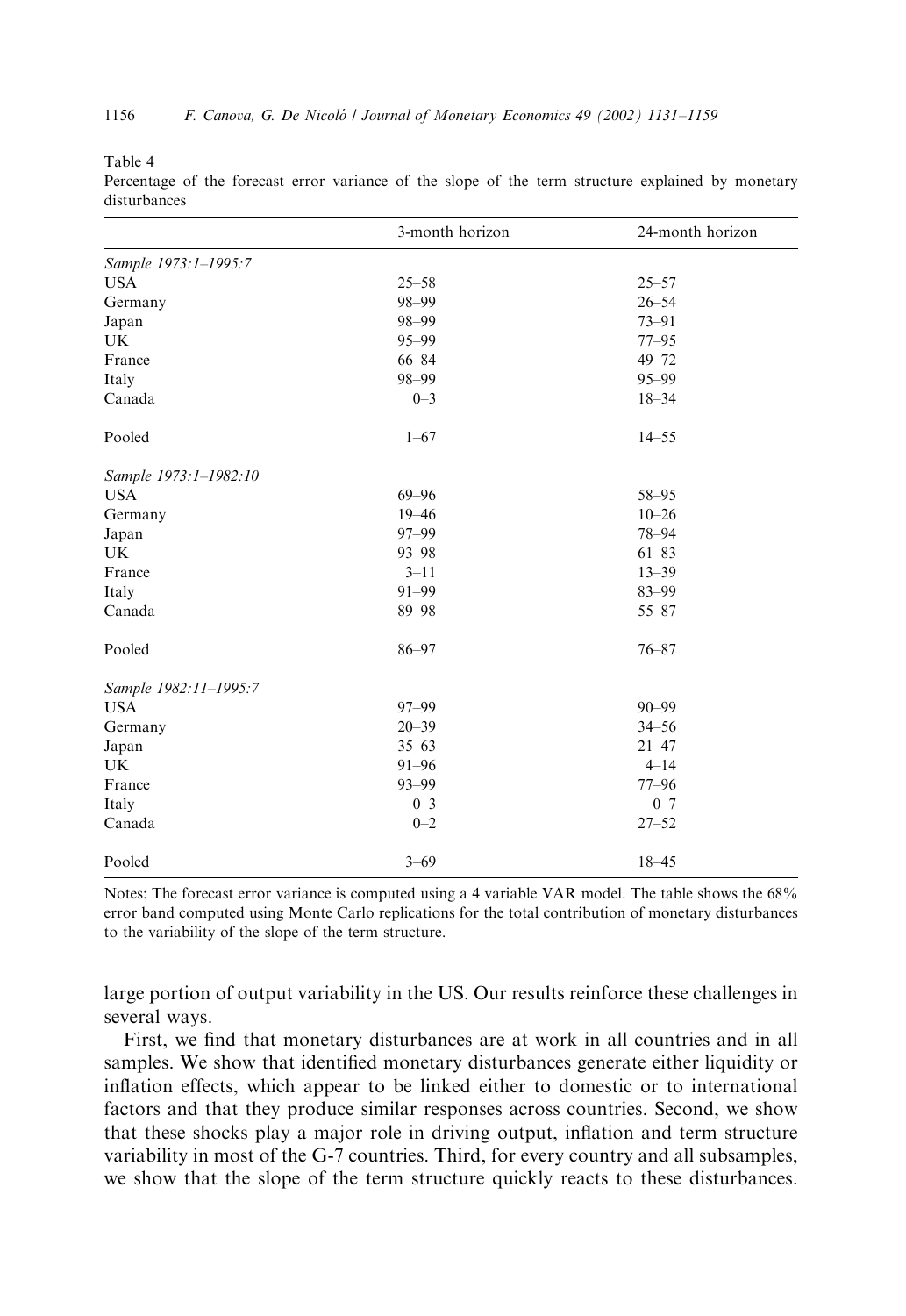This last result, together with the observation that, in the US, monetary disturbances are related to the FFF rate innovations and generated reasonable policy functions, leads us to conclude that the shocks we recover are theoretically sound and have important policy components.

Our results also provide empirical support to the recent resurgence of interest in theoretical models where monetary shocks are the engine of the business cycle and suggest that a careful study of the nature of these shocks may shed important light on mechanics of propagation across various markets within and across countries.

## Appendix

In this appendix we describe how we explore the space of orthogonal decompositions. It is well known that, if we exclude the case of recursive models, the set of possible identifications is uncountable and it is difficult to search effectively. The algorithm we employ makes use of the following result which is contained in Press (1997).

**Result.** Let  $P$  be the matrix of eigenvectors and  $D$  the matrix of eigenvalues such that  $\Sigma = PDP'$ . Then  $P = \prod_{m,n} Q_{m,n}(\theta)$  where  $Q_{m,n}(\theta)$  are rotation matrices of the form

| $Q_{m,n}(\theta)$ | $\boldsymbol{0}$<br>$\boldsymbol{0}$ | 0 | $cos(\theta)$<br>$sin(\theta)$ | $\ddotsc$ | $-\sin(\theta)$<br>$cos(\theta)$ | , |
|-------------------|--------------------------------------|---|--------------------------------|-----------|----------------------------------|---|
|                   |                                      |   |                                |           |                                  |   |

where  $0 < \theta \le \pi/2$  and the subscript  $(m, n)$  indicates that rows m and n are rotated by the angle  $\theta$ .

To translate this result into an algorithm that searches the space of orthogonal decompositions, note first that in a system of N variables there are  $(N(N-1)/2)$ bivariate rotations and  $(N(N-1)/4)$  combinations of bivariate rotations of different elements of the VAR, for a fixed  $\theta$ . Hence, for  $N = 4$  there are 9 possible rotation matrices. Second, since  $Q_{m,n}(\theta)$  are orthonormal  $\Sigma = \hat{V}\hat{V}^{\dagger} = VQ_{m,n}(\theta)Q_{m,n}(\theta)V^{\dagger} = VQ_{m,n}(\theta)Q_{m,n}(\theta)V^{\dagger}$  $PD^{0.5}Q_{m,n}(\theta)Q_{m,n}(\theta)D^{0.5}P'$  is an admissible decomposition. Hence starting from an eigenvalue–eigenvector decomposition we can ''decuple'' it in one direction or another, for each  $\theta$ . Third, we grid the interval [0,  $\pi/2$ ] into M points, and construct 9M orthogonal decompositions of  $\Sigma$ . This last step transforms an uncountable into a large but finite search.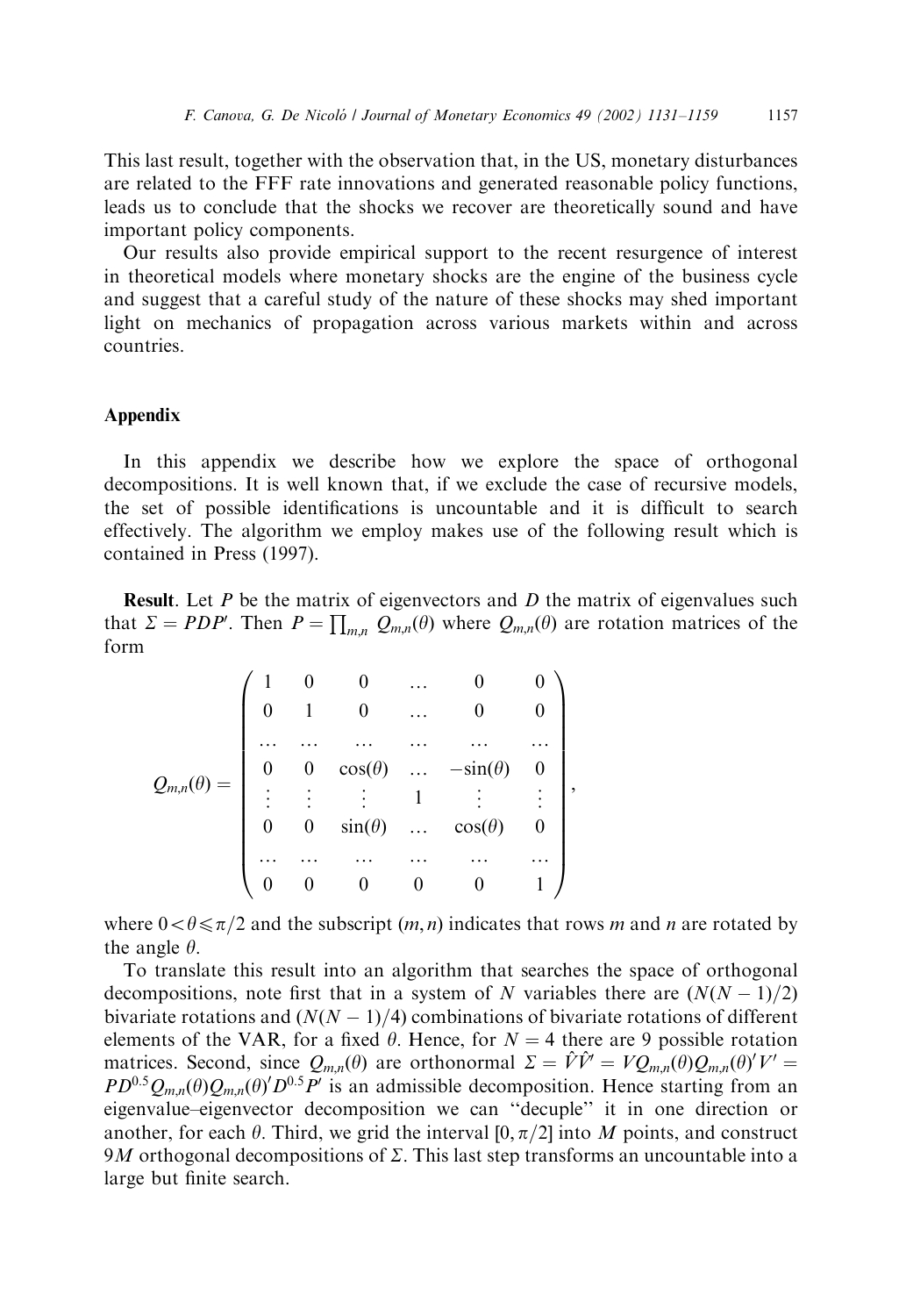In practice, one needs to choose both how many  $r$  to include and how many points the grid should have. To maintain computations feasible, we start the process by choosing  $r = 0$  and/or  $r + 1$ . Since theory typically has strong prediction for either contemporaneous or one-period lagged correlations (e.g. in model with sticky prices), this starting point is not restrictive. Moreover, as mentioned, the number of sign correlation restrictions considered can be increased if multiple candidates satisfy the restrictions. In the specific application of this paper, matching the sign of crosscorrelations at  $r = 0, 1$  was sufficient to select a unique candidate. Also, to keep computation manageable, we limit the number of grid points to be less than 500. Depending on the country, between 30 and 500 points for each rotation matrix were sufficient to cover the interval effectively.

The algorithm described is related to the one employed by Uhlig (1999, Proposition 1, Appendix A). In his application the vector  $\alpha$ , which defines the selected identification, is a particular transformation of sine and cosine functions. Here the matrix  $Q_{mn}(\theta)$  defines the selected identification and is an explicit function of sines and cosines of an angle.

### References

Abel, A., Bernanke, B., 1995. Macroeconomics. Addison and Wesley, Reading, MA.

- Bernanke, B., Blinder, A., 1992. The federal funds rate and the channels of monetary transmission. American Economic Review 82, 901–921.
- Bernanke, B., Mihov, I., 1998. Measuring monetary policy. Quarterly Journal of Economics 114, 869–902.
- Canova, F., 1995. VAR: specification, estimation, testing and forecasting. In: Pesaran, H., Wickens, M. (Eds.), Handbook of Applied Econometrics. Blackwell, London, UK, pp. 31–65.

Canova, F., De Nicoló, G., 2000. On the sources of business cycles in the G-7. UPF Working Paper 459.

Canova, F., Pina, J., 1999. Monetary policy misspecification in VAR models. CEPR Working Paper 2333.

- Christiano, L., Eichenbaum, M., Evans, C., 1996. The effect of monetary policy shocks: some evidence from the flow of funds. Review of Economic and Statistics LXXVIII, 16–34.
- Christiano, L., Eichenbaum, M., Evans, C., 1997. Sticky prices and limited participation models: a comparison. European Economic Review 41, 1201–1249.
- Cooley, T., LeRoy, S., 1985. A theoretical macroeconomics: a critique. Journal of Monetary Economics 16, 283–330.
- Estrella, A., Hardouvelis, G., 1991. The term structure as predictor of real economic activity. Journal of Finance XLVI, 555–576.
- Evans, C., Marshall, D., 1998. Monetary policy and the term structure of nominal interest rates: evidence and theory. Carnegie–Rochester Conference Series on Public Policy 49, 53–111.
- Farmer, R., 1997. Money in a real business cycle model. Journal of Money, Banking and Credit 29, 568– 611.
- Farmer, R., 1999. Two new-Keynesian theories of sticky prices. European University Institute manuscript.
- Faust, J., 1998. On the robustness of the identified VAR conclusions about money. Carnegie–Rochester Conference Series on Public Policy 49, 207–244.
- Faust, J., Leeper, E., 1997. When do long run identifying restrictions give reliable results. Journal of Business and Economic Statistics 15, 345–353.
- Friedman, M., Schwartz, A., 1960. A Monetary History of the United States. Princeton University Press.
- Gali, J., 1999. Technology, employment and the business cycle: do technology shocks explain aggregate fluctuations? American Economic Review 89, 249–271.
- Gordon, S., Leeper, E., 1992. The dynamic impacts of monetary policy: an exercise in tentative identification. Journal of Political Economy 102, 1228–1247.